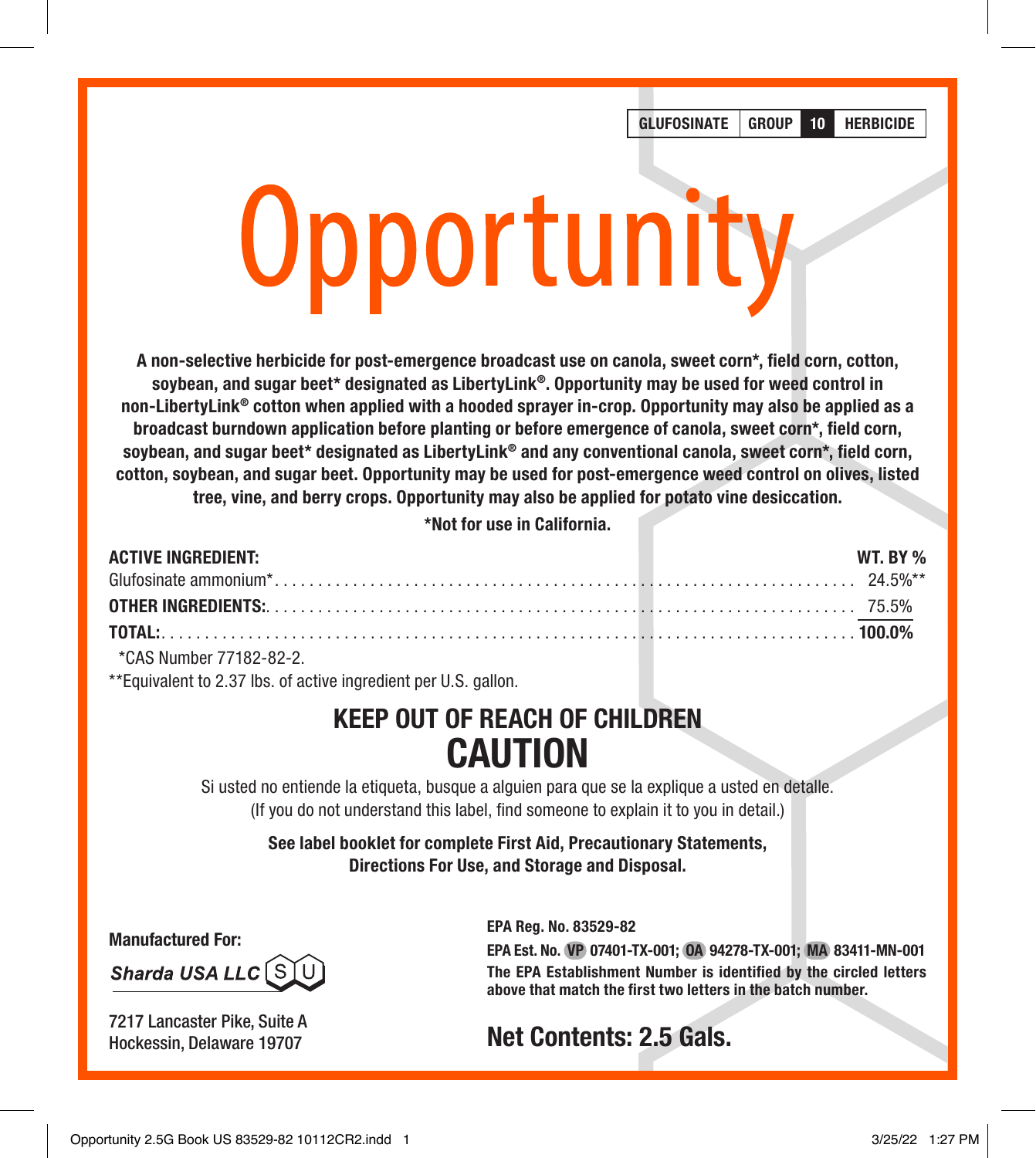| <b>FIRST AID</b>        |                                                                                                                                                                                                                                                                                    |  |  |
|-------------------------|------------------------------------------------------------------------------------------------------------------------------------------------------------------------------------------------------------------------------------------------------------------------------------|--|--|
| IF ON SKIN OR CLOTHING: | • Take off contaminated clothing.<br>• Rinse skin immediately with plenty of water for 15 - 20 minutes.<br>• Call a poison control center or doctor for treatment advice.                                                                                                          |  |  |
| IF IN EYES:             | . Hold eye open and rinse slowly and gently with water for 15 - 20 minutes.<br>• Remove contact lenses, if present, after the first 5 minutes, then continue rinsing.<br>• Call a poison control center or doctor for treatment advice.                                            |  |  |
| IF SWALLOWED:           | . Call a poison control center or doctor immediately for treatment advice.<br>• Have person sip a glass of water if able to swallow.<br>. Do not induce vomiting unless told to by a poison control center or doctor.<br>• Do not give anything by mouth to an unconscious person. |  |  |
| <b>HOTLINE NUMBER</b>   |                                                                                                                                                                                                                                                                                    |  |  |

Have the product container or label with you when calling a poison control center or doctor or going for treatment. For emergency information concerning this product, call your poison control center at 1-800-222-1222.

Note to Physician: If this product is ingested, endotracheal intubation and gastric lavage should be performed as soon as possible followed by charcoal and sodium sulfate administration.

# PRECAUTIONARY STATEMENTS

HAZARDS TO HUMANS AND DOMESTIC ANIMALS

CAUTION

Harmful if absorbed through skin. Avoid contact with skin, eyes, or clothing. Wash thoroughly with soap and water after handling and before eating, drinking, chewing gum, using tobacco, or using the toilet. Remove and wash contaminated clothing before reuse.

### PERSONAL PROTECTIVE EQUIPMENT (PPE)

### Applicators and other handlers must wear:

- Long-sleeved shirt, long pants, shoes, and socks
- Chemical-resistant gloves including barrier laminate, butyl rubber ≥14 mils, nitrile rubber ≥14 mils, neoprene rubber ≥14 mils, polyvinyl chloride (PVC) ≥14 mils, or Viton® ≥14 mils
- Protective eyewear (goggles, face shield, or safety glasses)

### All handlers must wear:

- Long-sleeved shirt and long pants
- Shoes and socks

### Applicators using ground boom equipment with open cabs to treat cotton must wear:

- Long-sleeved shirt and long pants
- Shoes and socks
- Chemical-resistant gloves including barrier laminate, butyl rubber ≥14 mils, nitrile rubber ≥14 mils, neoprene rubber ≥14 mils, polyvinyl chloride (PVC) ≥14 mils, or Viton® ≥14 mils

### Mixer/loaders supporting ground boom applications to corn, canola, soybean, cotton, and olives must wear:

- Long-sleeved shirt and long pants
- Shoes and socks
- Chemical-resistant gloves including barrier laminate, butyl rubber ≥14 mils, nitrile rubber ≥14 mils, neoprene rubber ≥14 mils, polyvinyl chloride (PVC) ≥14 mils, or Viton® ≥14 mils

Discard clothing and other absorbent materials that have been drenched or heavily contaminated with this product's concentrate. Do not reuse them. Follow manufacturer's instructions for cleaning/maintaining PPE. If no such instructions for washables exist, use detergent and hot water. Keep and wash PPE separately from other laundry.

### ENGINEERING CONTROL STATEMENT

When handlers use closed systems, enclosed cabs, or aircraft in a manner that meets the requirements listed in the Worker Protection Standard (WPS) for agricultural pesticides [40 CFR 170.240 (d)(4-6)], the handler PPE requirements may be reduced or modified as specified in the WPS.

### USER SAFETY RECOMMENDATIONS

### Users should:

- Wash hands before eating, drinking, chewing gum, using tobacco, or using the toilet.
- Remove clothing/PPE immediately if pesticide gets inside. Then wash thoroughly and put on clean clothing.
- Remove PPE immediately after handling this product. Wash the outside of gloves before removing. As soon as possible, wash thoroughly and change into clean clothing.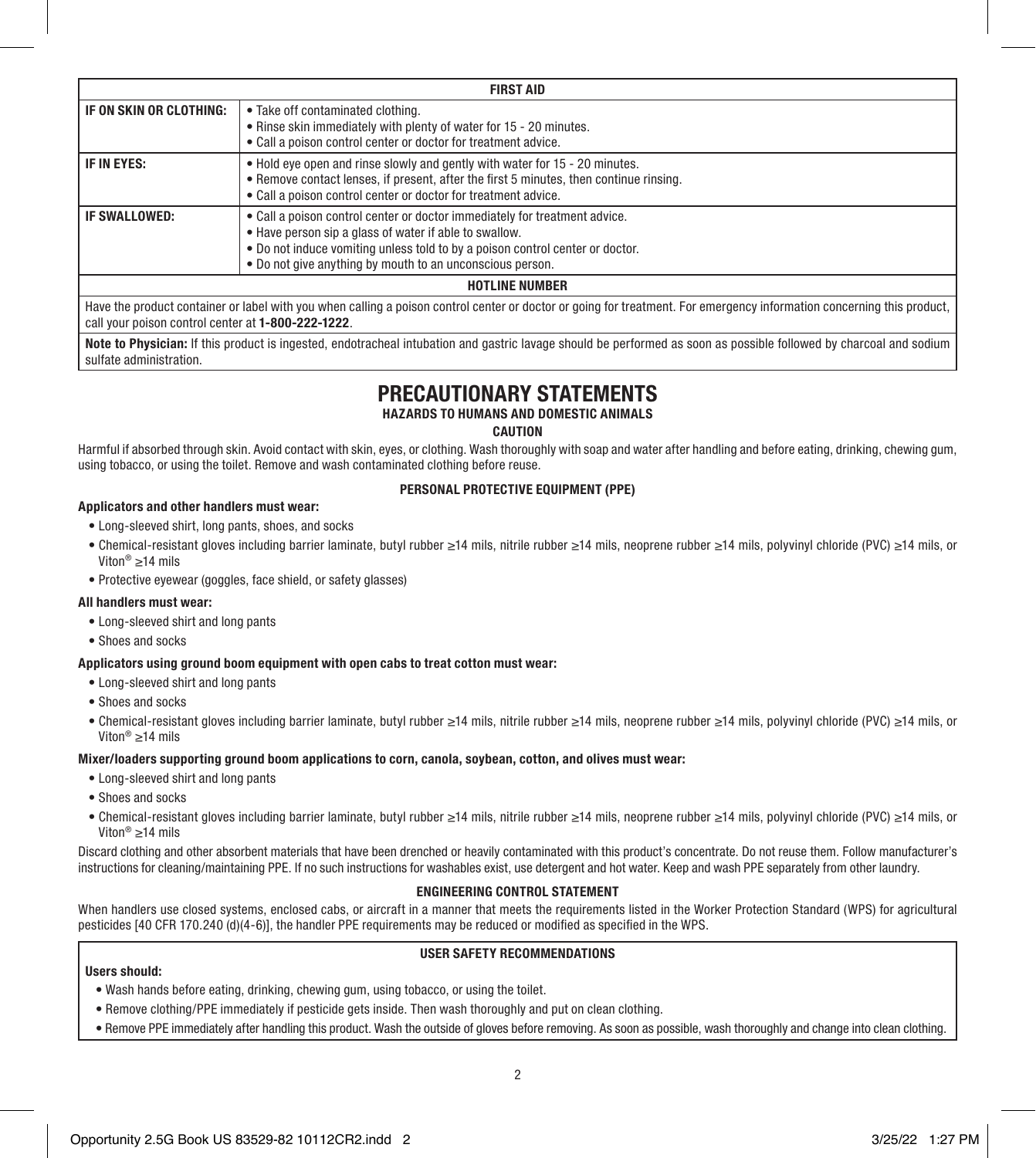### ENVIRONMENTAL HAZARDS

Do not apply directly to water, or to areas where surface water is present. Do not apply to intertidal areas below the mean high water mark. Do not contaminate water by cleaning of equipment or disposal of equipment washwaters or rinsate.

This pesticide is toxic to vascular plants and must be used strictly in accordance with the drift and runoff precautions on this label in order to minimize off-site exposures.

Under some conditions, this product may have a potential to run off to surface water or adjacent land. Where possible, use methods which reduce soil erosion, including no till, limited till and contour plowing. These methods also reduce pesticide run-off. Use of vegetation filter strips along rivers, creeks, streams, wetlands, etc., or on the downhill side of fields where run-off could occur to minimize water run-off is specified.

### PHYSICAL OR CHEMICAL HAZARDS

Do not use with or store near oxidizing agents since hazardous chemical reaction may occur.

# DIRECTIONS FOR USE

It is a violation of Federal law to use this product in a manner inconsistent with its labeling.

Do not apply this product in a way that will contact workers or other persons, either directly or through drift. Only protected handlers may be in the area during application. For any requirements specific to your State or Tribe, consult the agency responsible for pesticide regulation.

### Not for Use in Nassau and Suffolk Counties in New York State.

### AGRICULTURAL USE REQUIREMENTS

Use this product only in accordance with its labeling and with the Worker Protection Standard, 40 CFR Part 170. This Standard contains requirements for the protection of agricultural workers on farms, forests, nurseries, and greenhouses, and handlers of agricultural pesticides. It contains requirements for training, decontamination, notification, and emergency assistance. It also contains specific instructions and exceptions pertaining to the statements on this label about personal protective equipment (PPE), and restricted-entry interval. The requirements in this box only apply to uses of this product that are covered by the Worker Protection Standard.

DO NOT enter or allow worker entry into treated areas during the restricted-entry interval (REI) of 12 hours.

Exception: The REI for workers engaged in scouting activities in corn, canola, and soybeans is 4 days. The REI for workers to move irrigation piping is 7 days for all crops. PPE required for early entry to treated areas that is permitted under the Worker Protection Standard and that involves contact with anything that has been treated. including plants, soil, or water, is:

- Coveralls worn over long-sleeved shirt and long pants
- Chemical-resistant gloves including barrier laminate, butyl rubber ≥14 mils, nitrile rubber ≥14 mils, neoprene rubber ≥14 mils, polyvinyl chloride (PVC) ≥14 mils, or Viton® ≥14 mils
- Chemical-resistant footwear plus socks
- Protective eyewear (goggles face shield or safety glasses)

### NON-AGRICULTURAL USE REQUIREMENTS

The requirements in this box apply to uses of this product that are NOT within the scope of the Worker Protection Standard for agricultural pesticides (40 CFR Part 170). The WPS applies when this product is used to produce agricultural plants on farms, forests, nurseries, or greenhouses. The application for trimming and edging, industrial, recreational and public areas, and farmsteads are not within the scope of the WPS.

Keep children and pets out of treated areas until sprays have dried.

### IMPORTANT CROP SAFETY INFORMATION READ BEFORE USING THIS PRODUCT

Opportunity may be applied as a burndown treatment before planting or before emergence of canola, sweet corn\*, field corn, cotton, soybean, and sugar beet\* designated as LibertyLink® and any conventional canola, sweet corn\*, field corn, cotton, soybean, and sugar beet.

Post-emergence row crop applications of Opportunity may be made only to LibertyLink® crops. To the extent consistent with applicable law, Sharda USA LLC does not warrant the use of this product on crops other than those designated as LibertyLink® to safely withstand the application of **Opportunity**.

The basis of selectivity of Opportunity in LibertyLink® crops is the presence of a gene that is not sensitive to glufosinate. Crops not containing this gene will be sensitive to Opportunity and severe crop injury and/or death may occur. Do not allow spray to contact foliage or green tissue of desirable vegetation other than LibertyLink® crops.

Opportunity may be applied to conventional or LibertyLink® cotton using a hooded sprayer.

Applications to trees, nut, vines, and berries must avoid contact of Opportunity solution, spray drift, or mist with green bark, stems, or foliage, as injury may occur to apples, trees nuts, berries, and vines. Only trunks with callused, mature dark brown bark may be sprayed unless protected from spray contact by nonporous wraps, grow tubes or waxed containers. Contact of Opportunity with parts of trees, berries, or vines other than mature brown bark can result in serious damage. \*Not for use in California.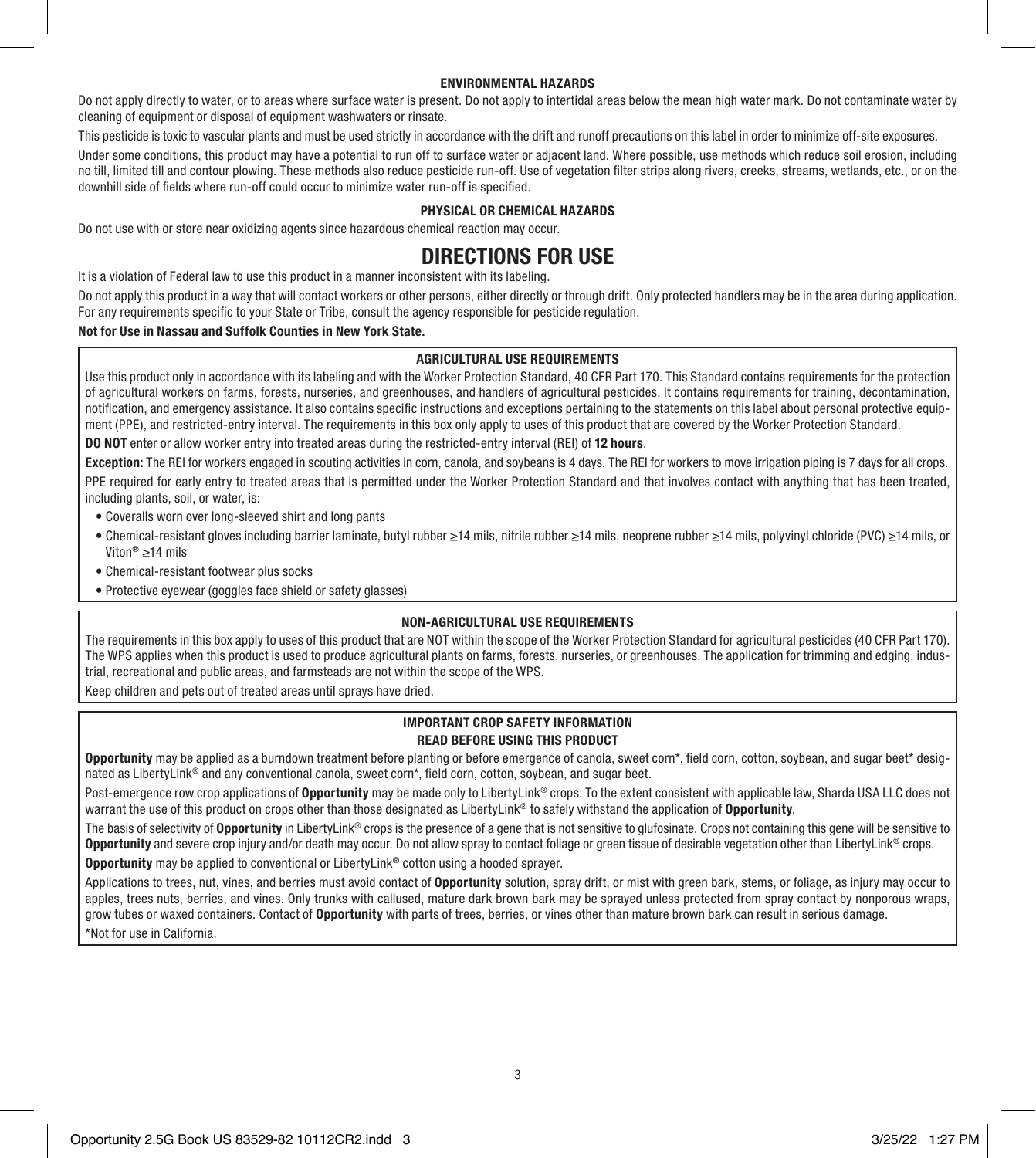### MANDATORY SPRAY DRIFT

- When applying to crops via aerial application equipment, the spray boom must be mounted on the aircraft so as to minimize drift caused by wing tip or rotor blade vortices. The boom length must not exceed 75% of the wingspan or 90% of the rotor blade diameter.
- When applying to crops via aerial application equipment, applicators must use 1/2 swath displacement upwind at the downwind edge of the field.
- Do not apply when wind speeds exceed 10 miles per hour at the application site.
- Do not apply during temperature inversions.
- For aerial applications, do not release spray at a height greater than 10 feet above the crop canopy, unless a greater application height is required for pilot safety.
- For ground applications and aerial applications, select nozzle and pressure that deliver medium to coarse spray droplets as indicated in nozzle manufacturer's catalogues and in accordance with ASABE Standard 572.1.
- Spray at the appropriate boom height based on nozzle selection and nozzle spacing, but do not exceed a boom height of 24 inches above target pest or crop canopy. Set boom to lowest effective height over the target pest or crop canopy based on equipment manufacturer's directions. Automated boom height controllers are recommended with large booms to better maintain optimum nozzle to canopy height. Excessive boom height will increase the potential for spray drift.
- For non-crop vegetation management ground applications, apply with the nozzle height no more than 4 feet above the ground or target vegetation, unless necessitated by the application equipment. Examples would include roadside, railroad, utility rights of way, forestry, and other industrial vegetation management applications where safety or natural barriers obstruct application.

### ADVISORY SPRAY DRIFT

POLLINATOR ADVISORY STATEMENT: This product contains an herbicide. Follow all label directions and precautions to minimize potential off-target exposure in order to prevent effects to non-target plants adjacent to the treated site which may serve as habitat or forage for pollinators.

### Spray Drift Management

The interaction of many equipment- and weather-related factors determines the potential for spray drift. The applicator is responsible for considering all these factors when making application decisions.

### Importance of Droplet Size

The most effective way to reduce drift potential is to apply large droplets. The best drift management strategy is to apply the largest droplets that provide sufficient coverage and control. The presence of sensitive species nearby, the environmental conditions, and pest pressure may affect how an applicator balances drift control and coverage. APPLYING LARGER DROPLETS REDUCES DRIFT POTENTIAL, BUT WILL NOT PREVENT DRIFT IF APPLICATIONS ARE MADE IMPROPERLY OR UNDER UNFAVORABLE ENVIRONMENTAL CONDITIONS! (See Wind, Temperature and Humidity, and Temperature Inversions.)

### Techniques for Controlling Droplet Size

- Volume Use high flow rate nozzles to apply the highest practical spray volume. Nozzles with higher rated flows usually produce larger droplets.
- Pressure Use the lower spray pressures recommended for the nozzle. Higher pressure reduces droplet size and does not improve canopy penetration. WHEN HIGHER FLOW RATES ARE NEEDED, USE A HIGHER-CAPACITY NOZZLE INSTEAD OF INCREASING PRESSURE.
- Nozzle Type Use a nozzle type that is designed for the intended application. With most nozzle types, narrower spray angles produce larger droplets. Consider using low-drift nozzles.

### Techniques for Controlling Droplet Size - Aircraft

- Number of Nozzles Use the minimum number of nozzles with the highest flow Rate that provide uniform coverage.
- Nozzle Orientation Orienting nozzles so that the spray is emitted backwards, parallel to the airstream will produce larger droplets than other orientations. AVOIDING SPRAY DRIFT IS THE RESPONSIBILITY OF THE APPLICATOR.
- Nozzle Type Solid stream nozzles (such as disc and core with swirl plate removed) oriented straight back produce larger droplets than other nozzle types.
- Boom Length Longer booms increase drift potential. Therefore, a shorter boom length is recommended.
- Application Height Application more than 10 feet above the canopy increases the potential for spray drift.

Boom Height - Setting the boom at the lowest referenced height (if specified) which provides uniform coverage reduces the exposure of droplets to evaporation and wind. For ground equipment, the boom should remain level with the crop and have minimal bounce.

Drift Reduction Technology (DRT) - The EPA Drift Reduction Technology (DRT) Program was developed to encourage the manufacture, marketing, and use of spray technologies scientifically verified to significantly reduce pesticide drift. The use of DRTs should result in significantly less pesticide from spray applications drifting and being deposited in areas not targeted by those applications, compared to spray technologies that do not meet the minimum DRT standard. EPA-verified drift reduction technologies (DRTs) and their ratings will be added to the following webpage as they become available at: https://www.epa.gov/reducing-pesticide-drift/epa-verified-and-rated-drift-reduction-technologies.

Wind - Drift potential increases at wind speeds of less than 3 mph (due to inversion potential) or more than 10 mph. However, many factors, including droplet size and equipment type determine drift potential at any given wind speed. AVOID APPLICATIONS DURING GUSTY OR WINDLESS CONDITIONS. Note: Local terrain can influence wind patterns. Every applicator needs to be familiar with local wind patterns and how they affect spray drift.

Temperature and Humidity - When making applications in hot and dry conditions, set-up equipment to produce larger droplets to reduce effects of evaporation.

Temperature Inversions - Drift potential is high during a temperature inversion. Temperature inversions restrict vertical air mixing, which causes small suspended droplets to remain close to the ground and move laterally in a concentrated cloud. Temperature inversions are characterized by increasing temperature with altitude and are common on nights with limited cloud cover and light to no wind. They begin to form as the sun sets and often continue into the morning. Their presence can be indicated by ground fog; however, if fog is not present, inversions can also be identified by the movement of smoke from a ground source or an aircraft smoke generator. Smoke that layers and moves laterally in a concentrated cloud (under low wind conditions) indicates an inversion, while smoke that moves upward and rapidly dissipates indicates good vertical air mixing.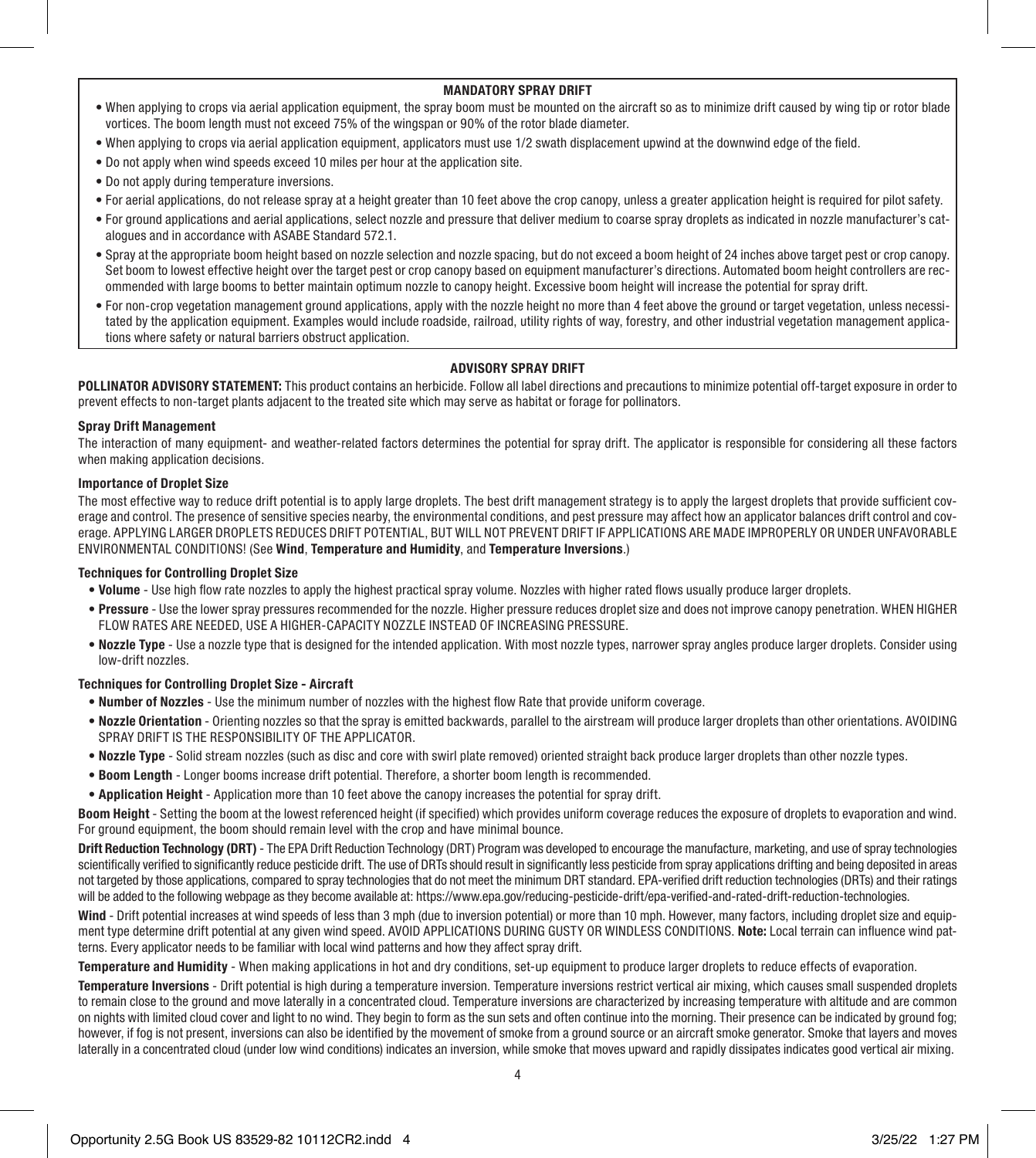Shielded Sprayers - Shielding the boom or individual nozzles can reduce the effects of wind. However, it is the responsibility of the applicator to verify that the shields are preventing drift and not interfering with uniform deposition of the product.

### PRODUCT INFORMATION

Opportunity is a water soluble herbicide formulation for use as a foliar spray for the control of a broad spectrum of emerged annual and perennial grass and broadleaf weeds in LibertyLink® canola, LibertyLink® sweet corn\*, LibertyLink® field corn, LibertyLink® cotton, and LibertyLink® soybean, and on olives, trees, vines, and berries, Opportunity may be applied for potato vine desiccation. Opportunity may also be applied as a broadcast burndown application before planting or before emergence of canola, sweet corn\*, field corn, cotton, soybean, and sugar beet\* designated as LibertyLink® and any conventional canola, sweet corn\*, field corn, cotton, soybean, or sugar beet.

### \*Not for use in California.

Opportunity is only foliar active with little or no activity in soil. Weeds that emerge after application will not be controlled. Make application of Opportunity to actively growing weeds as described in the WEED CONTROL FOR ROW CROPS section to get maximum weed control. Uniform thorough spray coverage is necessary to achieve consistent weed control. Necrosis of leaves and young shoots occur within 2 to 4 days after application under good growing conditions.

- Opportunity is rainfast 4 hours after application to most weed species, therefore, rainfall within 4 hours may necessitate retreatment or may result in reduced weed control.
- Applications need to be made between dawn and 2 hours before sunset to avoid the possibility of reduced lambsquarters and velvetleaf control.
- Consult your local Cooperative Extension Service or Sharda USA LLC representative for guidelines on the optimum application timing for Opportunity in your region.
- Weed control may be reduced if application is made when heavy dew, fog, and mist/rain are present, or when weeds are under stress due to environmental conditions including drought, cool temperatures, or extended periods of cloudiness.

Restriction: To maximize weed control, do not cultivate from 5 days before an application to 7 days after an application.

### ROTATIONAL CROP RESTRICTIONS\*

Rotational crop planting intervals following application of Opportunity are listed below. Failure to comply with these restrictions may result in illegal residues in rotated crops.

| <b>CROP</b>                                                                                                                                                | <b>Minimum Rotation Interval (Days)</b><br><b>After Last Opportunity Application</b> |  |
|------------------------------------------------------------------------------------------------------------------------------------------------------------|--------------------------------------------------------------------------------------|--|
| Canola, Sweet Corn, Corn, Cotton, Sovbeans, and Sugar Beets                                                                                                | (May be planted at any time.)                                                        |  |
| Root and Tuber Vegetables, Leafy Vegetables, Brassica Leafy Vegetables, and Small Grains<br>(barley, buckwheat, oats, rye, teosinte, triticale, and wheat) | 70                                                                                   |  |
| All Other Crops                                                                                                                                            | 180                                                                                  |  |
| *See DIRECTIONS FOR POTATO VINE DESICCATION section for ROTATIONAL CROP RESTRICTIONS specifically after Opportunity applications to potatoes.              |                                                                                      |  |

### WEED RESISTANCE MANAGEMENT

Opportunity contains glufosinate and is classified in the phosphinic acid chemical class as a Group 10 herbicide, glutamine synthetase inhibitor.

Herbicide resistance is defined as the inherited ability of a plant to survive and reproduce following exposure to a dose of herbicide normally lethal to the wild type. In a plant, resistance may be naturally occurring or induced by such techniques as genetic engineering or selection of variants produced by tissue culture or mutagenesis. Any weed population may contain or develop plants that are naturally resistant to Opportunity and other Group 10 herbicides. Weed species with acquired resistance to Group 10 herbicides may eventually dominate the weed population if Group 10 herbicides are used repeatedly in the same field or in successive years as the primary method of control for targeted species. This may result in partial or total loss of control of those species by Opportunity or other Group 10 herbicides.

To delay herbicide resistance, consider the below best practices for resistance management:

- Plant into weed-free fields and keep fields as weed-free as possible.
- To the extent possible, use a diversified approach toward weed management. Whenever possible, incorporate multiple weed-control practices including mechanical cultivation, biological management practices, and crop rotation.
- Fields with difficult to control weeds should be rotated to crops that allow the use of herbicides with alternative mechanisms of action or different management practices.
- To the extent possible, do not allow weed escapes to produce seeds, roots, or tubers. Manage weed seeds at harvest and post-harvest to prevent a buildup of the weed seed-bank.
- Prevent field-to-field and within-field movement of weed seed or vegetative propagules. Thoroughly clean plant residues from equipment before leaving fields.
- Prevent an influx of weeds into the field by managing field borders.
- Identify weeds present in the field through scouting and field history and understand their biology. The weed-control program should consider all of the weeds present.
- Difficult to control weeds may require sequential applications of herbicides with differing mechanisms of action.
- Apply this herbicide at the correct timing and rate needed to control the most difficult weed in the field.
- Use a broad-spectrum soil-applied herbicide with a mechanism of action that differs from this product as a foundation in a weed-control program. Do not use more than 2 applications of this or any other herbicide with the same mechanism of action on corn within a single growing season unless mixed with an herbicide with another mechanism of action with an overlapping spectrum for the difficult-to-control weeds.
- If resistance is suspected, treat weed escapes with an herbicide with a different MOA or use non-chemical methods to remove escapes.
- Monitor treated weed populations for loss of field efficacy.
- Scout field(s) before and after application.
- Report lack of performance to registrant or their representative.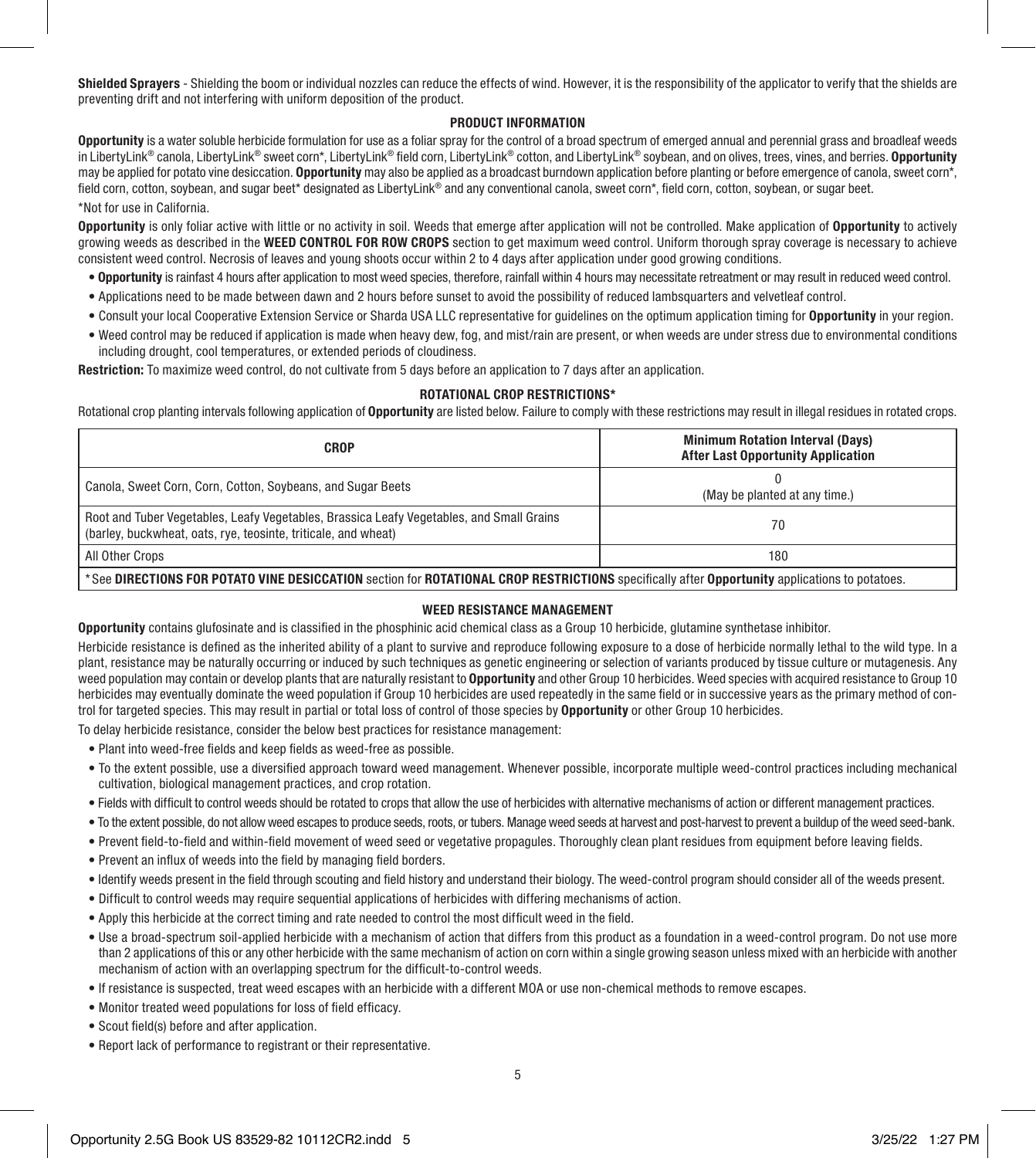Indicators of possible herbicide resistance include: (1) failure to control a weed species normally controlled by the herbicide at the dose applied, especially if control is achieved on adjacent weeds; (2) a spreading patch of non-controlled plants of a particular weed species; (3) surviving plants mixed with controlled individuals of the same species. Contact your local sales representative, extension agent, or certified crop advisors to find out if suspected resistant weeds to this MOA have been found in your region. If resistant biotypes of target weeds have been reported, use the application rates of this product specified for your local conditions. Tank mix products so that there are multiple effective mechanisms of action for each target weed.

### INTEGRATED WEED PEST MANAGEMENT

Integrate Opportunity into an overall weed management strategy whenever the use of an herbicide is required. Practices known to reduce weed development (tillage, crop competition) and herbicide use (weed scouting, proper application timing, banding) should be followed wherever possible. Contact your local extension specialist, certified crop advisory and/or Sharda USA LLC representative for additional resistance management or IPM recommendation. Also, for more information of Weed Resistance Management, visit the Herbicide Resistance Action Committee (HRAC) on the web at: http://www.hracglobal.com.

### APPLICATION AND MIXING PROCEDURES

DO NOT use flood iet nozzles, controlled droplet application equipment, or air assisted spray equipment. Uniform thorough spray coverage is important to achieve consistent weed control.

### Ground Application

Refer to the Rate Tables for proper application rates. Opportunity needs to be applied broadcast in a minimum of 10 gallons of water per acre using a minimum spray pressure of 40 PSI and a maximum ground speed of 10 mph. The use of 80° or 110° flat fan nozzles is highly specified for optimum spray coverage and canopy penetration. Application of the spray at a 45° angle forward will result in better spray coverage. Under dense weed/crop canopies a broadcast rate of 15 - 20 gallons of water per acre needs to be used so that thorough spray coverage will be obtained. DO NOT use raindrop nozzles. See the SPRAY DRIFT MANAGEMENT section of this label for additional information on proper application of **Opportunity**.

### Aerial Application

Poor coverage will result in reduced weed control. For optimal weed control, apply Opportunity in a minimum of 10 gallons per acre. See the SPRAY DRIFT MANAGEMENT section of this label for additional information on proper application of Opportunity.

### MIXING INSTRUCTIONS

### Cleaning Instructions

Before using Opportunity, thoroughly clean bulk storage tank, refillable tank, nurse tanks, spray tank, lines, and filter, particularly if a herbicide with the potential to injure crops was previously used. Equipment needs to be thoroughly rinsed using a commercial tank cleaner.

After using Opportunity, triple rinse the spray equipment and clean with a commercial tank cleaner before using for crops not labeled LibertyLink®. Make sure any rinsate or foam is thoroughly removed from spray tank and boom. Rinsate may be disposed following the pesticide disposal directions on this label.

### Tank Mixing Instructions

It is the pesticide user's responsibility to ensure that all products are registered for the intended use. Read and follow the applicable restrictions and limitations and directions for use on all product labels involved in tank mixing. Users must follow the most restrictive directions for use and precautionary statements of each product in the tank mixture.

Opportunity may be applied in tank mix combinations with labeled rates of other products provided these other products are labeled for the timing and method of application for the crop to be treated. No label dosage rates may be exceeded. Opportunity cannot be mixed with any product containing a label prohibition against such mixing. Refer to the specific crop section for rates and restrictions. It is the pesticide user's responsibility to ensure that all products are registered for the intended use. Read and follow the applicable restrictions and limitations and directions for use on all product labels involved in tank mixing. Users must follow the most restrictive directions for use and precautionary statements of each product in the tank mixture.

Opportunity must be applied with properly calibrated and clean equipment. Opportunity is formulated to mix readily in water. Before adding Opportunity to the spray tank, ensure that the spray tank is thoroughly clean, particularly if a herbicide with the potential to injure crops was previously used (see Cleaning Instructions).

Mix **Opportunity** with water to make a finished spray solution as follows:

- 1. Fill the spray tank half full with water.
- 2. Start agitation.

3. If mixing with a flowable/wettable powder tank mix partner: Prepare a slurry of the proper amount of the product in a small amount of water. Add the slurry to the spray tank.

- 4. Add the appropriate amount of ammonium sulfate (AMS) to the spray tank.
- 5. If mixing with a liquid tank mix partner, add the liquid mix partner next.
- 6. Complete filling the spray tank with water.
- 7. Add the proper amount of Opportunity and continue agitation.
- 8. If foaming occurs, use a silicone-based antifoam agent.

Ensure that all spray system lines including pipes, booms, etc., have the correct concentration of spray solution by flushing out the spray system lines before starting the crop application.

If tank mix partners specified on this label are added, maintain good agitation at all times until contents of the tank are sprayed. If the spray mixture is allowed to settle, thorough agitation is required to re-suspend the mixture before spraying is resumed. Keep bypass line on or near bottom of tank to minimize foaming. Screen size in nozzles or line strainers must be 50-mesh or larger.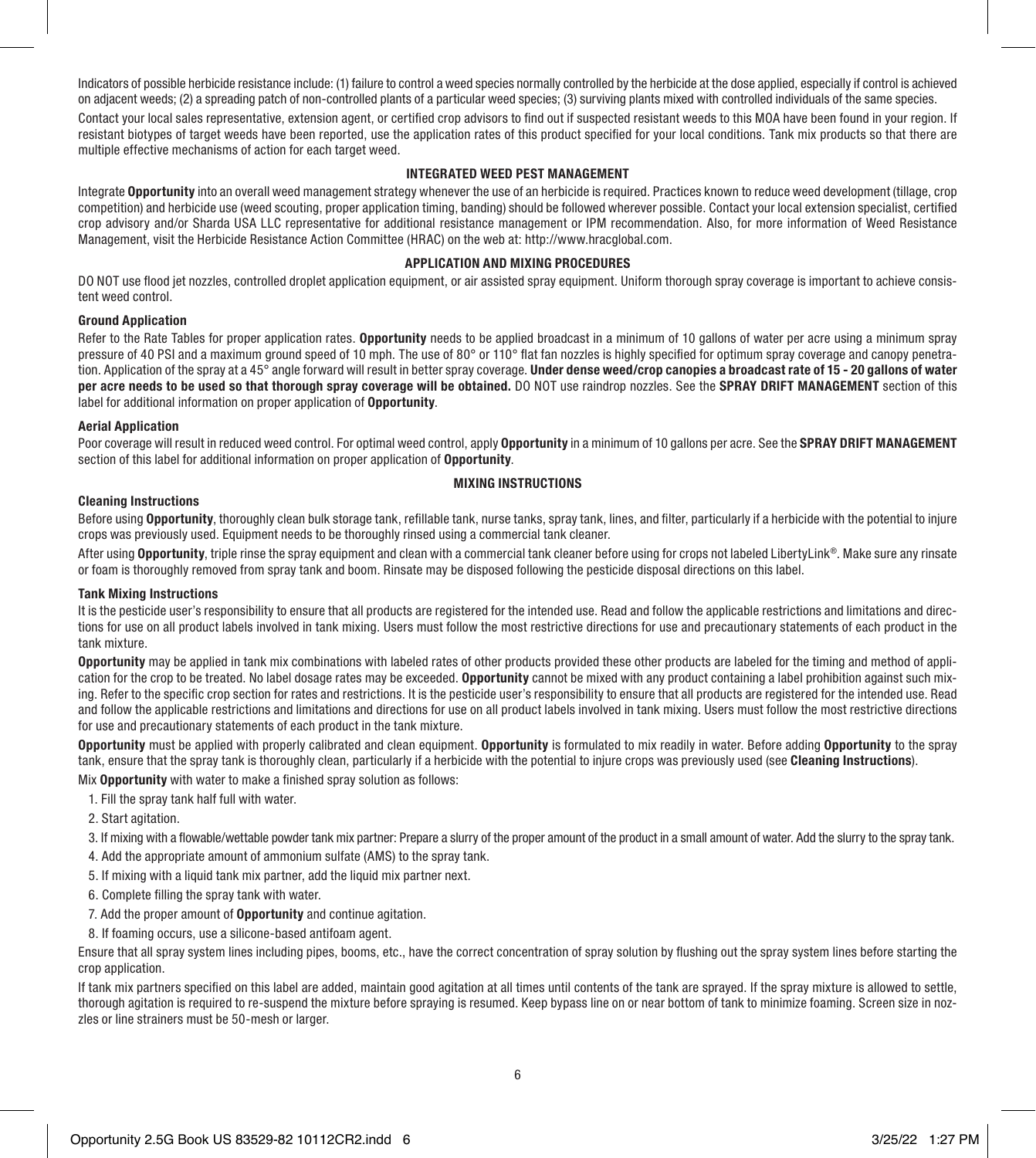### Compatibility Test for Tank Mixtures

If Opportunity is to be mixed with pesticide products not listed on this label, test the compatibility of the intended tank mixture before mixing the products in the spray tank. The following procedure assumes a spray volume of 25 gallons per acre. For other spray volumes, adjust the amount of the water used accordingly. Check compatibility as follows:

- 1. Place 1.0 pint of water from the source that will be used to prepare the spray solution in a clear 1-quart jar.
- 2. For each pound of dry tank mix partner to be applied per acre, add 1.5 teaspoons to the jar.
- 3. For each 16 fl. oz. of a liquid tank mix partner to be applied per acre, add 0.5 teaspoon to the jar.
- 4. For each 16 fl. oz. of Opportunity to be applied per acre, add 0.5 teaspoon to the jar.
- 5. After adding all the ingredients, place a lid on the jar and tighten. Invert 10 times to mix.
- 6. Let the mixture stand for 15 minutes and evaluate the solution uniformity and stability. Look for separation, large flakes, precipitates, gels, heavy oily film on the jar, or other signs of incompatibility. If the tank mix partners are not compatible, DO NOT use the mixture in a spray tank.

After compatibility testing is complete, dispose of any pesticide wastes in accordance with the **STORAGE AND DISPOSAL** section of this label.

### WEED CONTROL FOR ROW CROPS

Rates in ounces of formulated product per acre for the control of weeds as shown in the weed control tables. In weed populations with mixed species, apply at a rate needed for the species targeting less than three inch weeds.

| <b>Weed Species</b>                                                                                    |                                        | $C =$ Control<br>$NA = Not$ Advised<br>$S =$ Suppression | <b>Weed Species</b>       | $C = Control$<br>$NA = Not$ Advised<br>$S =$ Suppression |                                                    |
|--------------------------------------------------------------------------------------------------------|----------------------------------------|----------------------------------------------------------|---------------------------|----------------------------------------------------------|----------------------------------------------------|
|                                                                                                        | 22 Fl. 0z./Acre<br>$(0.40$ lb. a.i./A) | 29 - 43 Fl. 0z./Acre<br>$(0.53 - 0.79$ lb. a.i./A)       |                           | 22 Fl. 0z./Acre<br>$(0.40$ lb. a.i./A)                   | 29 - 43 Fl. 0z./Acre<br>$(0.53 - 0.79$ lb. a.i./A) |
| Amaranth, Palmer                                                                                       | <b>NA</b>                              | C                                                        | Morningglory, Sharppod    | C                                                        | C                                                  |
| Anoda, Spurred                                                                                         | C                                      | C                                                        | Morningglory, Smallflower | C                                                        | C                                                  |
| Beggarweed, Florida                                                                                    | C                                      | C                                                        | Morningglory, Tall        | C                                                        | C                                                  |
| Black, Medic                                                                                           | C                                      | C                                                        | Mustard, Wild             | C                                                        | C                                                  |
| Blueweed, Texas                                                                                        | C                                      | C                                                        | Nightshade, Black         | C                                                        | C                                                  |
| Buckwheat, Wild                                                                                        | C                                      | C                                                        | Nightshade, Eastern Black | C                                                        | C                                                  |
| Buffalobur                                                                                             | C                                      | C                                                        | Nightshade, Hairy         | C                                                        | C                                                  |
| Burcucumber                                                                                            | C                                      | C                                                        | Pennycress (Stinkweed)    | C                                                        | C                                                  |
| Canola, volunteer <sup>1</sup>                                                                         | C <sup>1</sup>                         | C <sup>1</sup>                                           | Pigweed, Redroot          | C                                                        | C                                                  |
| Catchweed Bedstraw (Cleavers)                                                                          | C                                      | C                                                        | Pigweed, Prostrate        | C                                                        | C                                                  |
| Carpetweed                                                                                             | C                                      | C                                                        | Pigweed, Spiny            | C                                                        | C                                                  |
| Chickweed, Common                                                                                      | C                                      | C                                                        | Pigweed, Smooth           | C                                                        | C                                                  |
| Cocklebur, Common                                                                                      | C                                      | C                                                        | Pigweed, Tumble           | C                                                        | C                                                  |
| Copperleaf, Hophornbeam                                                                                | C                                      | C                                                        | Puncturevine              | C                                                        | C                                                  |
| Cotton, Volunteer <sup>1</sup>                                                                         | C <sup>1</sup>                         | C <sup>1</sup>                                           | Purslane, Common          | C                                                        | C                                                  |
| Croton, Tropic                                                                                         | C                                      | C                                                        | Pusley, Florida           | S                                                        | C                                                  |
| Croton, Woolly                                                                                         | C                                      | C                                                        | Ragweed, Common           | C                                                        | C                                                  |
| Eclipta                                                                                                | C                                      | C                                                        | Ragweed, Giant            | C                                                        | C                                                  |
| Devil's Claw                                                                                           | C                                      | C                                                        | Senna, Coffee             | C                                                        | C                                                  |
| Fleabane, Annual                                                                                       | C                                      | C                                                        | Sesbania, Hemp            | C                                                        | C                                                  |
| Galinsoga, Hairy                                                                                       | C                                      | C                                                        | Shepherd's Purse          | C                                                        | C                                                  |
| Galinsoga, Small Flower                                                                                | C                                      | C                                                        | Sicklepod (Java Bean)     | C                                                        | C                                                  |
| Groundcherry, Cutleaf                                                                                  | C                                      | C                                                        | Sida, Prickly             | C                                                        | C                                                  |
| Geranium, Cutleaf                                                                                      | C                                      | C                                                        | Smartweed, Pennsylvania   | C                                                        | C                                                  |
| Hempnettle                                                                                             | C                                      | C                                                        | Smellmelon                | C                                                        | C                                                  |
| <sup>1</sup> Volunteer LibertyLink <sup>®</sup> crops from the previous season will not be controlled. |                                        |                                                          |                           |                                                          |                                                    |

### BROADLEAF WEED CONTROL

*(continued)*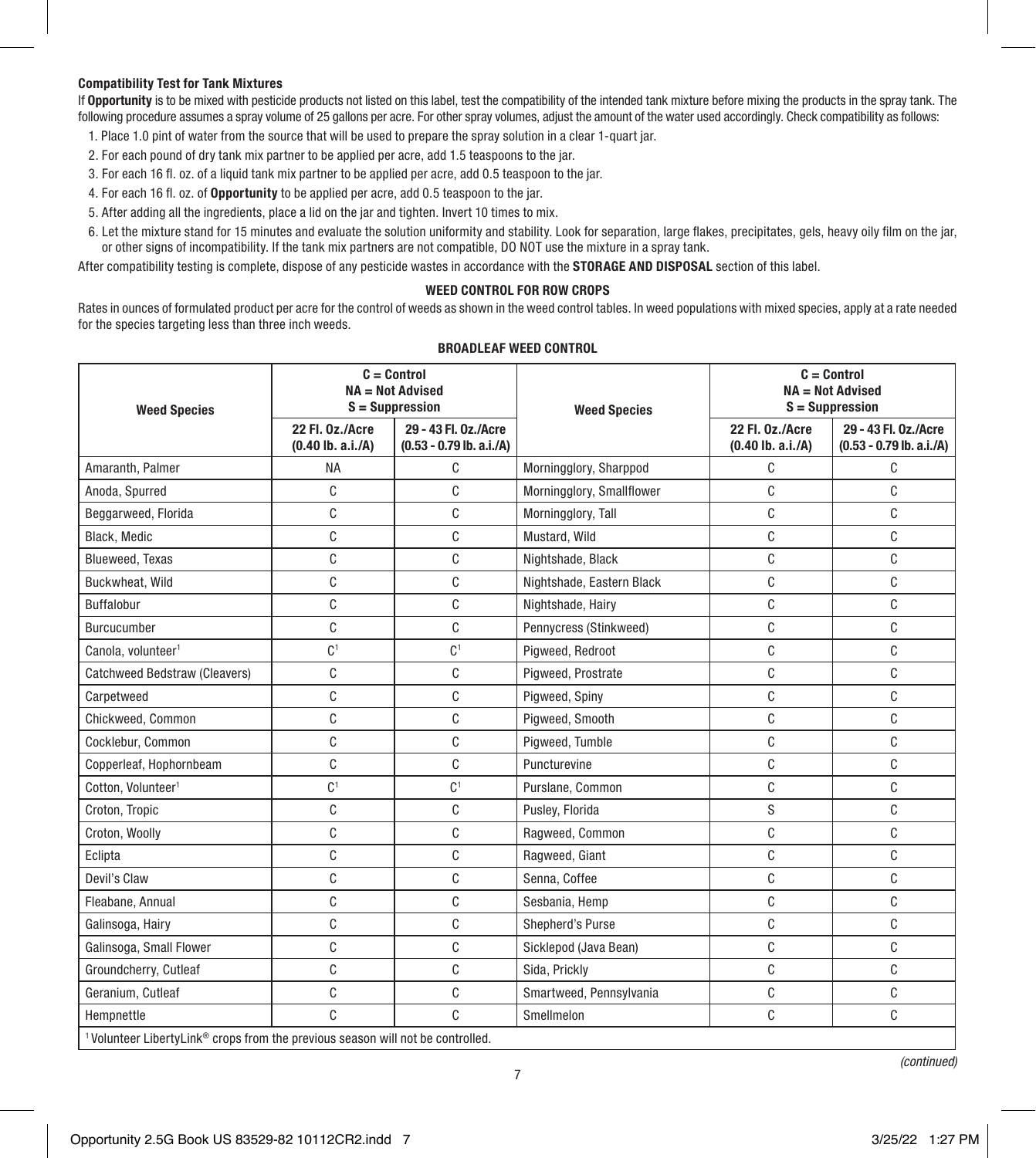### BROADLEAF WEED CONTROL *(continued)*

| <b>Weed Species</b>                                                                                                                                                      |                                        | $C = Control$<br>$NA = Not$ Advised<br>$S =$ Suppression | <b>Weed Species</b>              |                                        | $C = Control$<br><b>NA = Not Advised</b><br>$S =$ Suppression |  |
|--------------------------------------------------------------------------------------------------------------------------------------------------------------------------|----------------------------------------|----------------------------------------------------------|----------------------------------|----------------------------------------|---------------------------------------------------------------|--|
|                                                                                                                                                                          | 22 Fl. 0z./Acre<br>$(0.40$ lb. a.i./A) | 29 - 43 Fl. 0z./Acre<br>$(0.53 - 0.79$ lb. a.i./A)       |                                  | 22 Fl. 0z./Acre<br>$(0.40$ lb. a.i./A) | 29 - 43 Fl. 0z./Acre<br>$(0.53 - 0.79$ lb. a.i./A)            |  |
| Horsenettle, Carolina <sup>2</sup>                                                                                                                                       | C <sup>2</sup>                         | C <sup>2</sup>                                           | Sowthistle, Annual               | C                                      | C                                                             |  |
| Jimsonweed                                                                                                                                                               | C                                      | C                                                        | Soybeans, Volunteer <sup>1</sup> | C <sup>1</sup>                         | C <sup>1</sup>                                                |  |
| Knotweed                                                                                                                                                                 | C                                      | C                                                        | Spurge, Prostrate                | C                                      | C                                                             |  |
| Kochia                                                                                                                                                                   | C                                      | C                                                        | Spurge, Spotted                  | C                                      | C                                                             |  |
| Ladysthumb                                                                                                                                                               | C                                      | C                                                        | Starbur, Bristly                 | C                                      | C                                                             |  |
| Lambsquarters, Common                                                                                                                                                    | C                                      | C                                                        | Sunflower, Common                | C                                      | C                                                             |  |
| Mallow, Common                                                                                                                                                           | C                                      | C                                                        | Sunflower, Prairie               | C                                      | C                                                             |  |
| Mallow, Venice                                                                                                                                                           | C                                      | C                                                        | Sunflower, Volunteer             | C                                      | C                                                             |  |
| Marestail <sup>3</sup>                                                                                                                                                   | S <sup>3</sup>                         | $\mathbb{C}^3$                                           | Thistle, Russian <sup>2</sup>    | S <sup>2</sup>                         | C <sup>2</sup>                                                |  |
| Marshelder, Annual                                                                                                                                                       | C                                      | C                                                        | Velvetleaf                       | C                                      | C                                                             |  |
| Morningglory, Entireleaf                                                                                                                                                 | C                                      | C                                                        | Waterhemp, Common                | <b>NA</b>                              | C                                                             |  |
| Morningglory, Ivyleaf                                                                                                                                                    | C                                      | C                                                        | Waterhemp, Tall                  | <b>NA</b>                              | C                                                             |  |
| Morningglory, Pitted                                                                                                                                                     | C                                      | C                                                        |                                  |                                        |                                                               |  |
| <sup>1</sup> Volunteer Liberty Link <sup>®</sup> crops from the previous season will not be controlled.<br><sup>2</sup> May require sequential applications for control. |                                        |                                                          |                                  |                                        |                                                               |  |

3 For optimum control, apply Opportunity on 6" marestail.

### GRASS WEED CONTROL

| <b>Weed Species</b>                                                                                                                                                        |                                                                                              | $C = Control$<br>$NA = Not$ Advised<br>$S =$ Suppression | <b>Weed Species</b>                    | $C =$ Control<br>$NA = Not$ Advised<br>$S =$ Suppression |                |
|----------------------------------------------------------------------------------------------------------------------------------------------------------------------------|----------------------------------------------------------------------------------------------|----------------------------------------------------------|----------------------------------------|----------------------------------------------------------|----------------|
|                                                                                                                                                                            | 29 - 43 Fl. 0z./Acre<br>22 Fl. 0z./Acre<br>$(0.40$ lb. a.i./A)<br>$(0.53 - 0.79$ lb. a.i./A) |                                                          | 22 Fl. 0z./Acre<br>$(0.40$ lb. a.i./A) | 29 - 43 Fl. 0z./Acre<br>$(0.53 - 0.79$ lb. a.i./A)       |                |
| Barley, Volunteer <sup>3</sup>                                                                                                                                             | C <sup>3</sup>                                                                               | C <sup>3</sup>                                           | Millet, Wild Proso                     | C                                                        | C              |
| Barnyardgrass                                                                                                                                                              | C                                                                                            | C                                                        | Millet, Proso Volunteer                | C                                                        | C              |
| Bluegrass, Annual                                                                                                                                                          | C                                                                                            | C                                                        | Oat. Wild <sup>2</sup>                 | C <sup>2</sup>                                           | C <sup>2</sup> |
| Corn, Volunteer <sup>1</sup>                                                                                                                                               | C <sup>1</sup>                                                                               | C <sup>1</sup>                                           | Panicum, Fall                          | C                                                        | C              |
| Crabgrass, Large <sup>2</sup>                                                                                                                                              | C <sup>2</sup>                                                                               | C <sup>2</sup>                                           | Panicum, Texas                         | C                                                        | C              |
| Crabgrass, Smooth <sup>2</sup>                                                                                                                                             | C <sup>2</sup>                                                                               | C <sup>2</sup>                                           | Rice, Red                              | C                                                        | C              |
| Cupgrass, Woolly                                                                                                                                                           | C                                                                                            | C                                                        | Rice. Volunteer <sup>1</sup>           | C <sup>1</sup>                                           | C <sup>1</sup> |
| Foxtail, Bristly                                                                                                                                                           | C                                                                                            | C                                                        | Sandbur, Field <sup>2</sup>            | S <sup>2</sup>                                           | C <sup>2</sup> |
| Foxtail, Giant                                                                                                                                                             | C                                                                                            | C                                                        | Shattercane                            | C                                                        | C              |
| Foxtail, Green                                                                                                                                                             | C                                                                                            | C                                                        | Signalgrass, Broadleaf                 | C                                                        | C              |
| Foxtail, Robust Purple                                                                                                                                                     | C                                                                                            | C                                                        | Sprangletop                            | C                                                        | C              |
| Foxtail, Yellow <sup>2</sup>                                                                                                                                               | C <sup>2</sup>                                                                               | C <sup>2</sup>                                           | Sorghum, Volunteer                     | C                                                        | C              |
| Goosegrass <sup>3</sup>                                                                                                                                                    | C <sup>3</sup>                                                                               | C <sup>3</sup>                                           | Stinkgrass                             | C                                                        | C              |
| Johnsongrass, Seedling                                                                                                                                                     | C                                                                                            | C                                                        | Wheat, Volunteer <sup>2</sup>          | C <sup>2</sup>                                           | C <sup>2</sup> |
| Junglerice                                                                                                                                                                 | C                                                                                            | C                                                        | Witchgrass                             | C                                                        | C              |
| 1Volunteer LibertyLink® crops from the previous season will not be controlled. A timely cultivation, 7 to 10 days after an application and/or retreatment for 10 - 21 days |                                                                                              |                                                          |                                        |                                                          |                |

after the first application is specified for controlling dense clumps of volunteer corn or rice.

2 For best control of yellow foxtail, field sandbur, crabgrass, and wild oats, treat before tiller initiation.

<sup>3</sup>A sequential application may be necessary for control.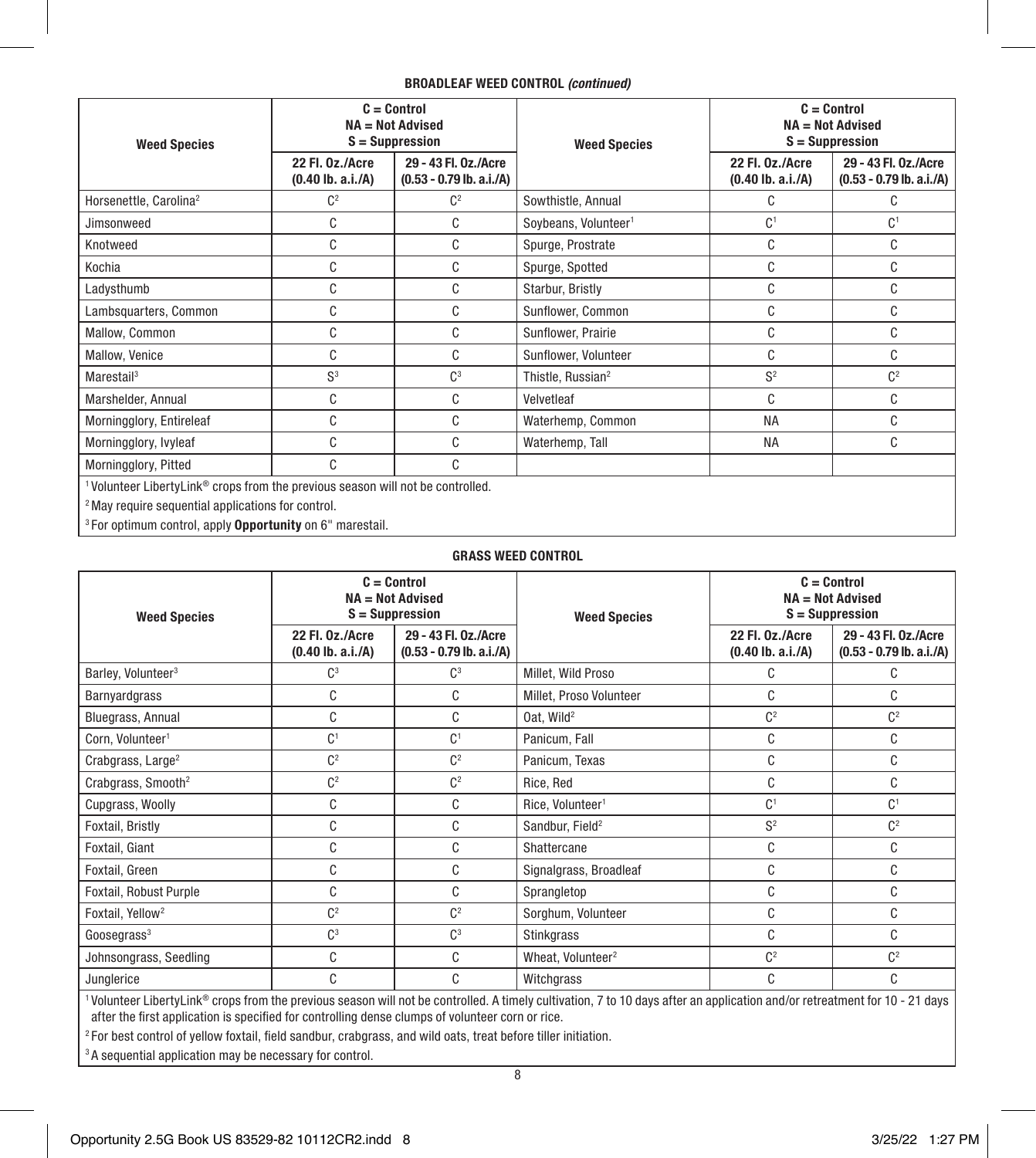### Biennial and Perennial Weeds\*\*

For control of the biennial and perennial weeds listed below, tank mix partners or sequential applications of Opportunity are specified (29 fl. oz./A (0.53 lb. a.i./A) followed by 43 fl. oz./A (0.53 lb. a.i./A)).

| Alfalfa                                                                                | Clover, Alsike          | Nutsedge, Purple      |  |
|----------------------------------------------------------------------------------------|-------------------------|-----------------------|--|
| Artichoke, Jerusalem                                                                   | Clover, Red             | Nutsedge, Yellow      |  |
| Bermudagrass                                                                           | Dandelion*              | Orchardgrass          |  |
| Bindweed, Field                                                                        | Dock, Smooth*           | Poinsettia, Wild*     |  |
| Bindweed, Hedge                                                                        | Dogbane, Hemp           | Pokeweed              |  |
| Bluegrass, Kentucky                                                                    | Goldenrod, Gray*        | Quackgrass            |  |
| Blueweed, Texas                                                                        | Johnsongrass, Rhizome*  | Sowthistle, Perennial |  |
| Bromegrass, Smooth                                                                     | Milkweed, Common*       | Thistle, Bull*        |  |
| <b>Burdock</b>                                                                         | Milkweed, Honeyvine     | Thistle, Canada       |  |
| Bursage, Woolyleaf                                                                     | Muhly, Wirestem*        | Timothy*              |  |
| Chickweed, Mouse Ear                                                                   | Nightshade, Silverleaf* | Wormwood, Biennial    |  |
| *Suppression Only.                                                                     |                         |                       |  |
| ** See the DIRECTIONS FOR USE - COTTON section of this label for additional use rates. |                         |                       |  |

### DIRECTIONS FOR USE - BURNDOWN USE

Opportunity may be applied as a burndown treatment before planting or before emergence of canola, sweet corn\*, field corn, cotton, soybean, and sugar beet\* designated as LibertyLink® and any conventional canola, sweet corn\*, field corn, cotton, soybean, or sugar beet. For best results, make application to emerged, young, actively growing weeds. Warm temperatures, high humidity, and bright sunlight improve the performance of Opportunity. Weed control may be reduced when applications are made to weeds under stress due to drought or cool temperatures.

\*Not for use in California.

| <b>Application Directions</b>                                                                                                                                                                                                                                                                                                                                                                                                                          |
|--------------------------------------------------------------------------------------------------------------------------------------------------------------------------------------------------------------------------------------------------------------------------------------------------------------------------------------------------------------------------------------------------------------------------------------------------------|
| If environmental conditions prevent timely applications, a single application may be made of up to 43 fl. oz./A (0.79 lb. a.i./A) of Opportunity.<br>No additional applications of <b>Opportunity</b> may be made post-emergence to the crop during the year.                                                                                                                                                                                          |
| If environmental conditions prevent timely applications, a single application may be made of up to 43 fl. oz./A (0.79 lb. a.i./A) of Opportunity. If more than<br>29 fl. oz./A (0.53 lb. a.i./A) are used in any single application, the yearly total may not exceed 72 fl. oz./A (1.32 lbs. a.i./A), including all application timings.                                                                                                               |
| If environmental conditions prevent timely applications, a single application may be made of up to 43 fl. oz./A (0.79 lb. a.i./A) of <b>Opportunity</b> .<br>If 29 - 43 fl. oz./A (0.53 - 0.79 lb. a.i./A) are used in a single burndown application, one additional in season application may be made at up to<br>29 fl. oz./A (0.53 lb. a.i./A). The yearly total may not exceed 87 fl. oz./A (1.59 lbs. a.i./A), including all application timings. |
| If environmental conditions prevent timely applications, a single application may be made of up to 36 fl. oz./A (0.66 lb. a.i./A) of Opportunity.<br>No additional applications of <b>Opportunity</b> may be made post-emergence to the crop during the year.                                                                                                                                                                                          |
|                                                                                                                                                                                                                                                                                                                                                                                                                                                        |

\* Not for use in California.

\*\* Not for use on LibertyLink® sugar beets in California.

| Crop<br>(Conventional)                                                                                           | <b>Burndown</b>                                   | <b>In-Season Applications</b>                                                                                 | <b>Yearly Max</b>                       |  |
|------------------------------------------------------------------------------------------------------------------|---------------------------------------------------|---------------------------------------------------------------------------------------------------------------|-----------------------------------------|--|
| Cotton Use Pattern 1                                                                                             | 29 fl. oz./A<br>$(0.53$ lb. a.i./A)               | 2 applications at 29 fl. oz./A<br>$(0.53 \text{ lb. a.i./A})$ <sup>1</sup><br>Make second application 10 days | 87 fl. oz./A<br>$(1.59$ lbs. a.i./A)    |  |
|                                                                                                                  |                                                   | after the first application.                                                                                  |                                         |  |
| Cotton Use Pattern 2                                                                                             | $30 - 43$ fl. oz./A<br>$(0.55 - 0.79$ lb. a.i./A) | application at 29 fl. oz./A<br>$(0.53 \text{ lb. a.i.} / \text{A})^1$                                         | 72 fl. oz./A<br>$(1.32$ lbs. a.i./A)    |  |
| Canola, Soybean, Sweet Corn*, and<br><b>Field Corn Use Pattern</b>                                               | $29 - 43$ fl. oz./A<br>$(0.53 - 0.79$ lb. a.i./A) | None                                                                                                          | 43 fl. $oz/A$<br>$(0.79 \, lb. a.i./A)$ |  |
| Sugar Beet                                                                                                       | $29 - 36$ fl. oz./A<br>$(0.53 - 0.66$ lb. a.i./A) | None                                                                                                          | $36$ fl. $oz/A$<br>$(0.66$ lb. a.i./A)  |  |
| $1$ LibertyLink® cotton OR with hooded sprayer for non-LibertyLink® varieties (see DIRECTIONS FOR USE - COTTON). |                                                   |                                                                                                               |                                         |  |

\* Not for use in California.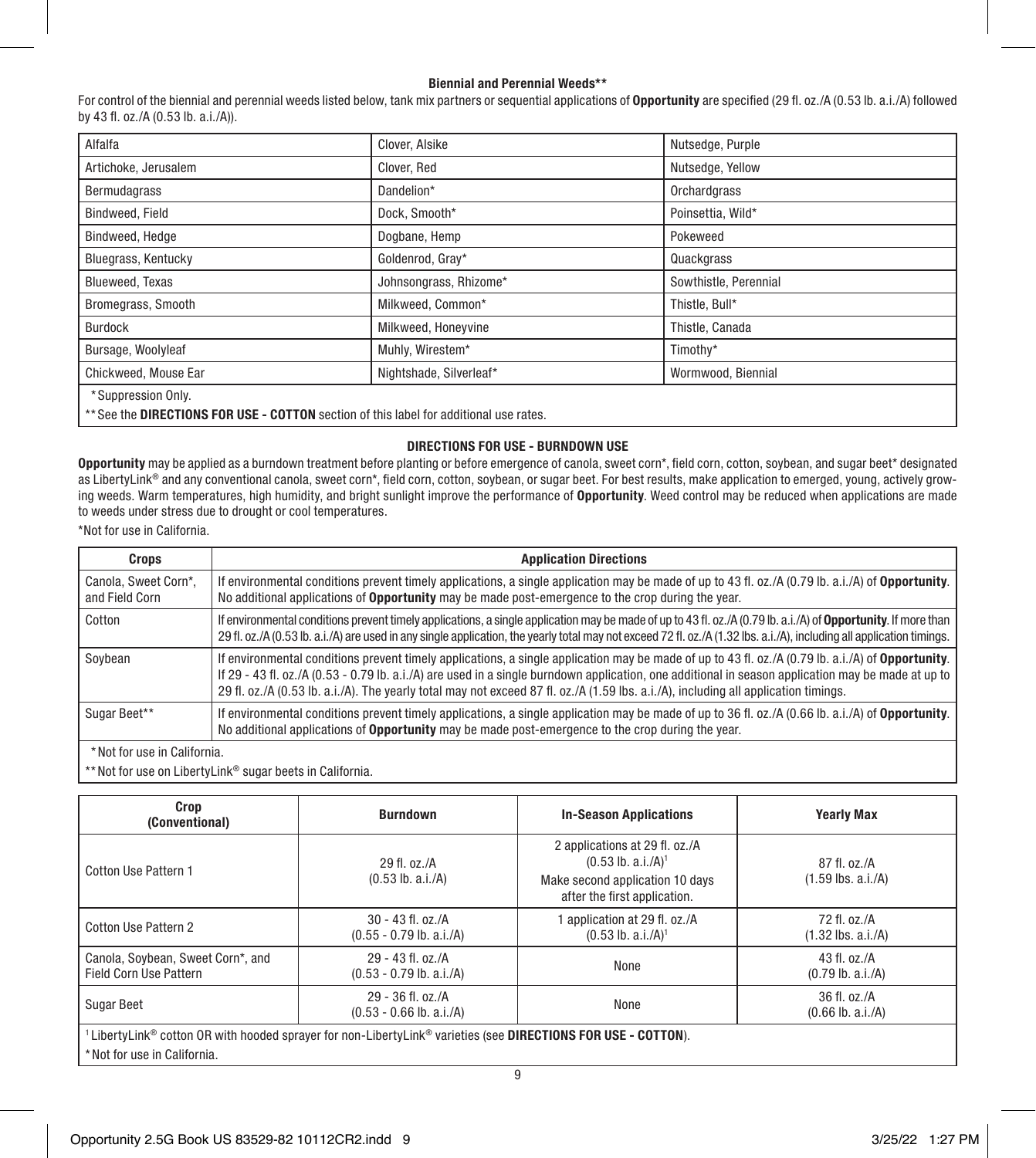| Crop<br>(LibertyLink® Varieties Only) | <b>Burndown</b>                                    | <b>In Season Applications</b><br>(LibertyLink® Varieties only)                                                                                                                                                                                          | <b>Yearly Max</b>                                    |
|---------------------------------------|----------------------------------------------------|---------------------------------------------------------------------------------------------------------------------------------------------------------------------------------------------------------------------------------------------------------|------------------------------------------------------|
| Cotton Use Pattern 1                  | $29$ fl. $oz/A$<br>$(0.53$ lb. a.i./A)             | 1 to 2 applications at 29 fl. oz./A<br>$(0.53$ lb. a.i./A)<br>Make second application 10 days<br>after the first application.                                                                                                                           | 87 fl. oz./A<br>$(1.59$ lbs. a.i./A)                 |
| Cotton Use Pattern 2                  | $30 - 43$ fl. $oz/A$<br>$(0.55 - 0.79$ lb. a.i./A) | 1 application at 29 fl. oz./A<br>$(0.53$ lb. a.i./A)                                                                                                                                                                                                    | 72 fl. oz./A<br>$(1.32$ lbs. a.i./A)                 |
| Canola                                | $29 - 43$ fl. oz./A<br>$(0.53 - 0.79$ lb. a.i./A)  | 1 to 2 applications at 29 fl. oz./A<br>$(0.53$ lb. a.i./A)<br>Make second application at least<br>10 days after the first application.                                                                                                                  | 87 fl. oz./A<br>$(1.59$ lbs. a.i./A)                 |
| Field Corn, Soybean                   | $29 - 43$ fl. oz./A<br>$(0.53 - 0.79$ lb. a.i./A)  | Up to 2 applications at 29 - 43 fl. oz./A<br>$(0.53 - 0.79$ lb. a.i./A)<br>For soybeans, make second application<br>at least 5 days after the first application.<br>For field corn, make second application<br>at least 7 days after first application. | 87 fl. oz./A<br>$(1.59$ lbs. a.i./A)                 |
| Sweet Corn*                           | $22$ fl. $oz/A$<br>$(0.40$ lb. a.i./A)             | 1 to 2 applications at 22 fl. oz./A<br>$(0.40$ lb. a.i./A)<br>Make second application at least<br>7 days after the first application.                                                                                                                   | 44 fl. oz./A<br>$(0.80 \, \text{lb. a.i.}/\text{A})$ |
| Sugar Beet*                           | $29 - 36$ fl. oz./A<br>$(0.53 - 0.66$ lb. a.i./A)  | 1 application at 29 fl. oz./A<br>$(0.53$ lb. a.i./A)                                                                                                                                                                                                    | $60$ fl. $oz/A$<br>$(1.10$ lbs. a.i./A)              |
| *Not for use in California.           |                                                    |                                                                                                                                                                                                                                                         |                                                      |

# DIRECTIONS FOR USE - SUGAR BEETS

(Not for use in California.)

THOROUGH SPRAY COVERAGE IS VERY IMPORTANT. Apply Opportunity only to sugar beets labeled as LibertyLink®. Opportunity works best when weeds are actively growing. A cultivation may be made at least 5 days before a Opportunity application or 5 days after a Opportunity application.

### Application Timing

Applications of Opportunity on sugar beets may be made from the cotyledon stage up to the 10-leaf stage of the sugar beet. Opportunity is a foliar active material with no soil residual activity.

For best results, make application to emerged, young, actively growing weeds less than 3 inches in height. For additional information on weed heights, refer to the WEED CONTROL FOR ROW CROPS section.

Opportunity will have an effect on weeds that are larger than the specified leaf stage, however, speed of activity and control may be reduced. Weed control may be reduced if application is made when heavy dew, fog, and mist/rain are present, or when weeds are under stress due to drought, cool temperatures, or extended periods of cloudiness. Opportunity is rainfast 4 hours after application, therefore rainfall within 4 hours may necessitate retreatment. For best results, on lambsquarters, Palmer amaranth and velvetleaf control, make applications of Glufosinate between dawn and 2 hours before sunset.

### Application Rates

Apply 29 - 36 fluid ounces per acre (0.53 - 0.66 lb. a.i./A) depending on weed species, size, and density per weed chart. If a second application is needed, make the second application in a minimum of 10 days after the first application. The maximum annual rate of Opportunity on sugar beets is 60 fl. oz./A (1.10 lbs. a.i./A).

Use a minimum spray volume of 15 gallons per acre, unless there is a difficult to control situation (including dense canopy, large weeds, or unfavorable growing conditions are present). In difficult to control situations use a minimum spray volume of 20 gallons per acre.

### Adjuvants

Ammonium sulfate (AMS) may be used at 1.5 to 3.5 lbs./A. Adjuvant rates are dependent on a variety of factors including tank mix partners, environmental conditions (including temperature) and potential for leaf burn. AMS has shown to improve weed control of difficult-to-control weeds like lambsquarters and velvetleaf under difficult environmental conditions (including low relative humidity) or hard water. The use of an anti-foam agent is advised.

### Surfactants/Oils

The use of additional surfactants or crop oils in tank mixes with Opportunity may increase the risk of crop response. Please refer to the surfactant label for more detailed information.

### Nozzle Spray Quality

Use medium to coarse nozzles. Opportunity is a contact herbicide and requires proper nozzles with uniform thorough spray coverage to achieve optimum weed control. See SPRAY DRIFT MANAGEMENT section for more detailed information.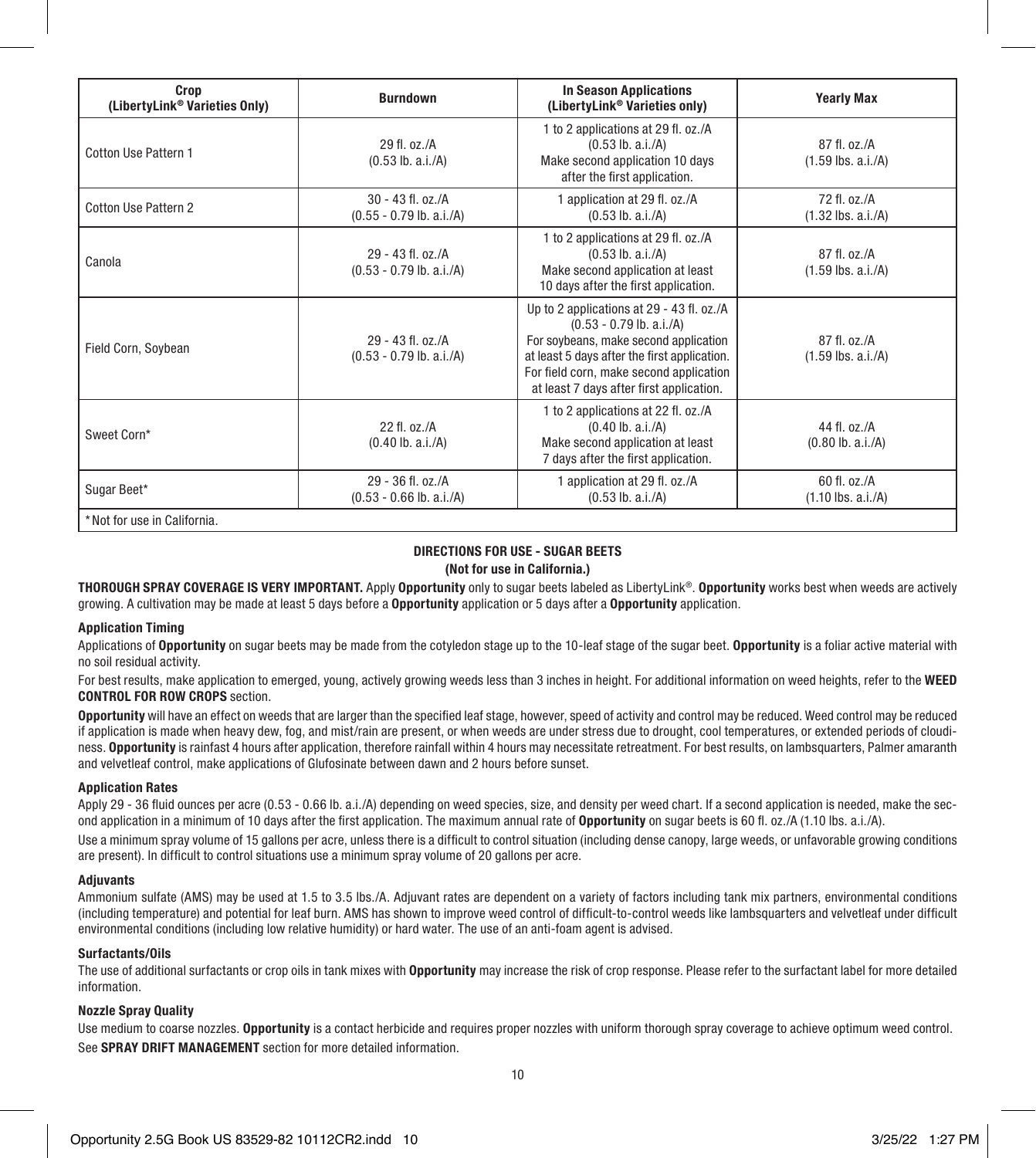### Restrictions - Sugar Beets

- Do not make application of more than 36 fl. oz./A (0.66 lb. a.i./A) of Opportunity in 1 application.
- Do not make application of more than 60 fl. oz./A (1.10 lbs. a.i./A) of Opportunity on the sugar beet per year.
- Do not apply more than 2 applications per year.
- If a second application is needed, make the second application in a minimum of 10 days after the first application.
- Do not make application of Opportunity within 60 days of harvesting sugar beets.
- Do not plant rotation crops in a field treated with Opportunity within 120 days after the last application of this product with the exception of wheat, barley, buckwheat, millet, oats, rye, sorghum, and triticale, which may be planted 70 days after the last application of this product. LibertyLink® corn, soybeans, canola, and sugar beets may be planted at any time.
- Do not graze the treated crop or cut for hay.
- Do not add surfactants. Antifoams or drift control agents may be added if needed.
- Do not make application of Opportunity if sugar beets show injury from prior herbicide or environmental stress (drought, excessive rainfall, etc.).
- Do not make application of Opportunity through any type of irrigation system.

### DIRECTIONS FOR USE - CANOLA

Make application of Opportunity only to canola labeled as LibertyLink®. Uniform, thorough spray coverage is necessary to achieve consistent weed control.

### Application Rate and Timing

For best results, make application to emerged, young actively growing weeds. Warm temperatures, high humidity, and bright sunlight improve the performance of Opportunity. Weed control may be reduced when applications are made to weeds under stress due to drought or cool temperatures. For optimal yield, early season weed removal is important.

Applications of Opportunity on canola may be made from the cotyledon stage up to the early bolting stage of the canola. Slight discoloration of the canola may be visible after application. This effect is temporary and will not influence crop growth maturity or yield.

Make application of Opportunity at 22 - 29 fl. oz./A (0.40 - 0.53 lb. a.i./A) per application. A second application of Opportunity may be needed to control weeds that have not yet emerged at the time of application.

### Restrictions - Canola

- Do not use on canola in the states of Alabama, Delaware, Georgia, Kentucky, Maryland, New Jersey, North Carolina, South Carolina, Tennessee, Virginia, and West Virginia.
- Do not apply more than 2 applications of Opportunity per year. Sequential applications need to be at least 10 days apart.
- Do not make application of Opportunity within 65 days of harvesting canola.
- Do not make application of more than 87 fl. oz. (1.59 lbs. a.i./A) of Opportunity per year.
- Do not exceed the maximum single application rate of 43 fl. oz./A (0.79 lb. a.i./A).
- If Opportunity was used in a burndown application, no post-emergence applications may be applied to the crop.
- Do not graze the treated crop or cut for hay.
- Do not make application of Opportunity if canola shows injury from prior herbicide applications or environmental stress (drought, excessive rainfall, etc.).
- Do not make application of Opportunity through any type of irrigation system.

Refer to the ROTATIONAL CROP RESTRICTIONS section for the appropriate rotational crop information.

### Spray Additives

Opportunity must be applied with ammonium sulfate (AMS). Use only fine feed grade or spray grade AMS at 3 lbs. per acre. Anti-foams or drift control agents may be added if needed. Use of additional surfactants or crop oils may increase risk of crop response.

### Tank Mixtures - Canola

Opportunity at 22 fl. oz./A (0.40 lb. a.i./A) plus AMS may be used in tank mix combination with certain herbicides for improved control of larger than labeled grasses. The AMS rate may be reduced to 1.5 lbs./A when Opportunity is tank mixed with a reduced rate of one of the grass herbicides specified below.

Opportunity may be applied in tank mix combinations with labeled rates of other products provided these other products are labeled for the timing and method of application for the canola to be treated. When tank mixing, DO NOT exceed specified application rates. **Opportunity** cannot be mixed with any product containing a label prohibition against such mixing. It is the pesticide user's responsibility to ensure that all products are registered for the intended use. Read and follow the applicable restrictions and limitations and directions for use on all product labels involved in tank mixing. Users must follow the most restrictive directions for use and precautionary statements of each product in the tank mixture.

### Tank Mix Partners for Opportunity on Invigor LibertyLink® Canola

| <b>Tank Mix Partner</b> |
|-------------------------|
| Quizalofop-p-ethyl      |
| Sethoxydim              |
| Clethodim               |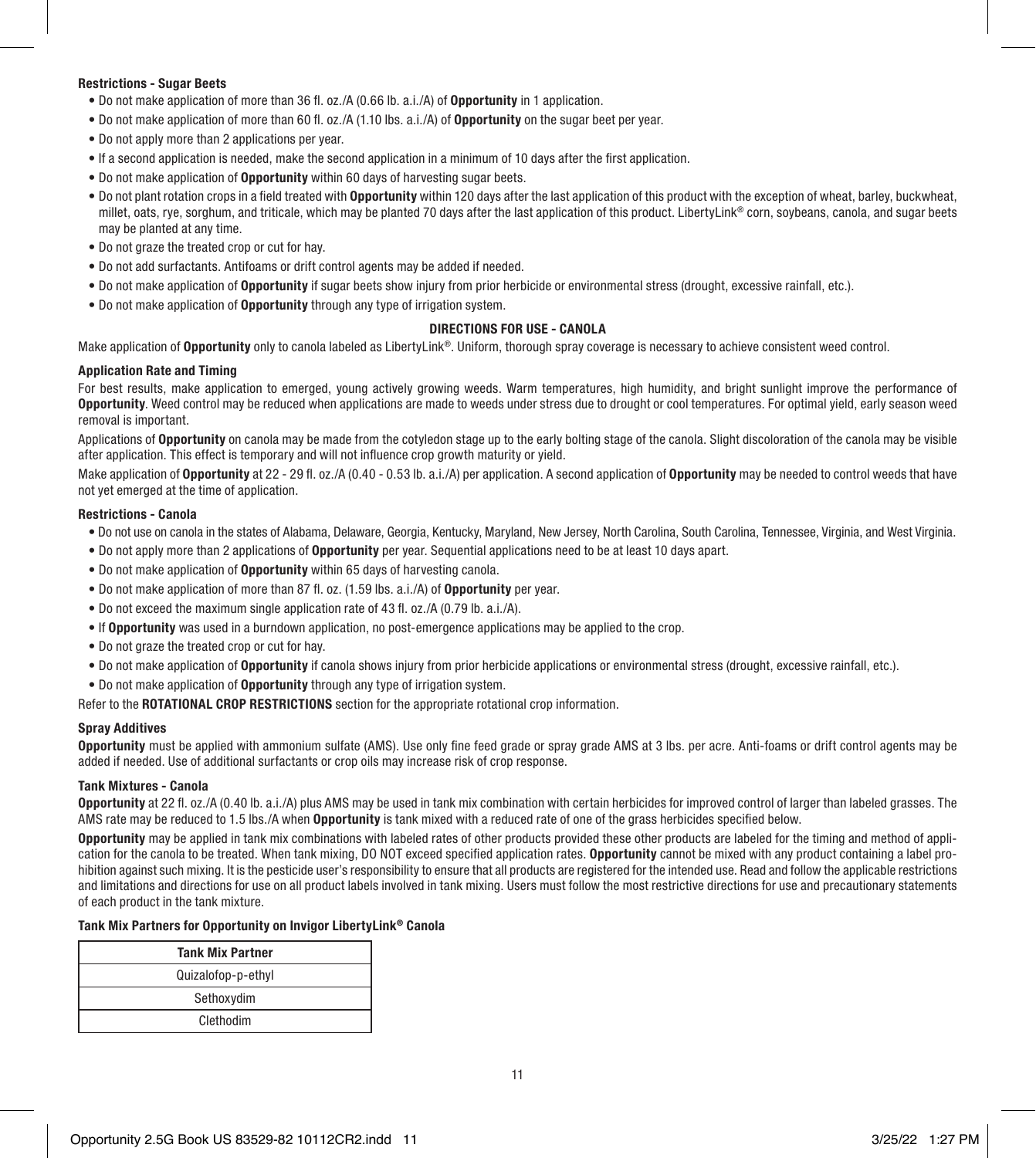### APPLICATION RATE AND TIMING TO LIBERTYLINK® CANOLA FOR SEED PROPAGATION  *(Not for use in California.)*

Up to 3 applications of **Opportunity** at up to 29 fl. oz./A (0.53 lb. a.i./A) per application may be made to LibertyLink<sup>®</sup> canola for seed propagation. Applications may be made from the cotyledon stage up to the early bolting stage (e.g., BBCH 18-30, between just prior to stem elongation/bolting, eight or more leaves and beginning of stem elongation, no internodes).

### Restrictions - LibertyLink® Canola For Seed Propagation

- Do not make application of more than 3 applications of **Opportunity** at up to 29 fl. oz./A (0.53 lb. a.i./A) per application per year.
- Sequential applications must be made more than 10 days apart.
- Do not make application of more than 87 fl. oz./A (1.59 lbs. a.i./A) of Opportunity per year.
- Do not make application of Opportunity beyond the early bolting stage or within 65 days of harvesting canola seed.
- Do not use treated canola seed for food, feed, or oil purposes.
- Do not make application of Opportunity if canola shows injury from prior herbicide applications or environmental stress (drought, excessive rainfall, etc.).
- Do not make application of **Opportunity** through any type of irrigation system.

# DIRECTIONS FOR USE - SWEET CORN

### (Not for use in California.)

Make application of Opportunity only to sweet corn labeled as LibertyLink®.

### Application Timing

Applications for Opportunity on sweet corn may be made from emergence until sweet corn is 24" tall or in the V-6 stage of growth (i.e., 6 developed collars), whichever comes first. Make application at a rate of 22 fl. oz./A (0.40 lb. a.i./A). Opportunity must be applied with ammonium sulfate (AMS) for use on sweet corn. Two applications of Opportunity can be made to sweet corn in a year.

Refer to the ROTATIONAL CROP RESTRICTIONS section for the appropriate rotational crop plant back intervals.

See DIRECTIONS FOR USE - FIELD CORN AND SILAGE CORN for Application Methods, Mixing Instructions, and Weed Control tables.

### Restrictions - Sweet Corn

- Do not make application of Opportunity within 50 days of harvesting sweet corn ears and within 55 days of harvesting stover.
- Do not make application of more than 44 fl. oz./A (0.80 lb. a.i./A) of Opportunity on sweet corn per year.
- Do not make application of more than 2 applications of Opportunity to the sweet corn per year. Sequential applications need to be at least 10 days apart.
- Do not exceed the maximum single application rate of 22 fl. oz./A (0.40 lb. a.i./A).
- If Opportunity was used in a burndown application, no post-emergence applications may be made to the crop.
- Do not use nitrogen solutions as spray carriers. A silicone-based antifoam agent may be added if needed.
- Do not make application of Opportunity if corn shows injury from prior herbicide applications or environmental stress (drought, excessive rainfall, etc.).
- Do not make application of **Opportunity** through any type of irrigation system.

### Tank Mixtures - Sweet Corn

Opportunity may be tank mixed with tembotrione, mesotrione, atrazine, or halosulfuron. When using Opportunity in tank mix combinations, carefully follow the "Directions for Use" labeling of the selected partner. When tank mixing, DO NOT exceed specified application rates. **Opportunity** cannot be mixed with any product containing a label prohibition against such mixing. It is the pesticide user's responsibility to ensure that all products are registered for the intended use. Read and follow the applicable restrictions and limitations and directions for use on all product labels involved in tank mixing. Users must follow the most restrictive directions for use and precautionary statements of each product in the tank mixture.

It is the pesticide user's responsibility to ensure that all products are registered for the intended use. Read and follow the applicable restrictions and limitations and directions for use on all product labels involved in tank mixing. Users must follow the most restrictive directions for use and precautionary statements of each product in the tank mixture.

### DIRECTIONS FOR USE - FIELD CORN AND SILAGE CORN

Make application of **Opportunity** only to corn labeled LibertyLink®. Uniform thorough spray coverage is necessary to achieve consistent weed control.

### Application Rate and Timing

For best results, make application to emerged, young, actively growing weeds. Warm temperatures, high humidity, and bright sunlight improve the performance of Opportunity. Weed control may be reduced when applications are made to weeds under stress due to drought or cool temperatures. For optimal yield, early season weed removal is important.

Applications of Opportunity on corn may be made with over-the-top broadcast or drop nozzles from emergence until corn is 24" tall or in the V-6 stage of growth (i.e., 6 developed collars), whichever comes first. For corn 24" to 36" tall only, apply **Opportunity** using ground application and drop nozzles and avoid spraying into the whorl or leaf axils of the corn stalks. Applications of Opportunity following the use of soil applied insecticides will not injure corn.

Make application of Opportunity at 29 - 43 fl. oz./A (0.53 - 0.79 lb. a.i./A) per application. A second application of Opportunity or a tank mix application with a residual herbicide will be needed to control weeds that have not yet emerged at the time of application.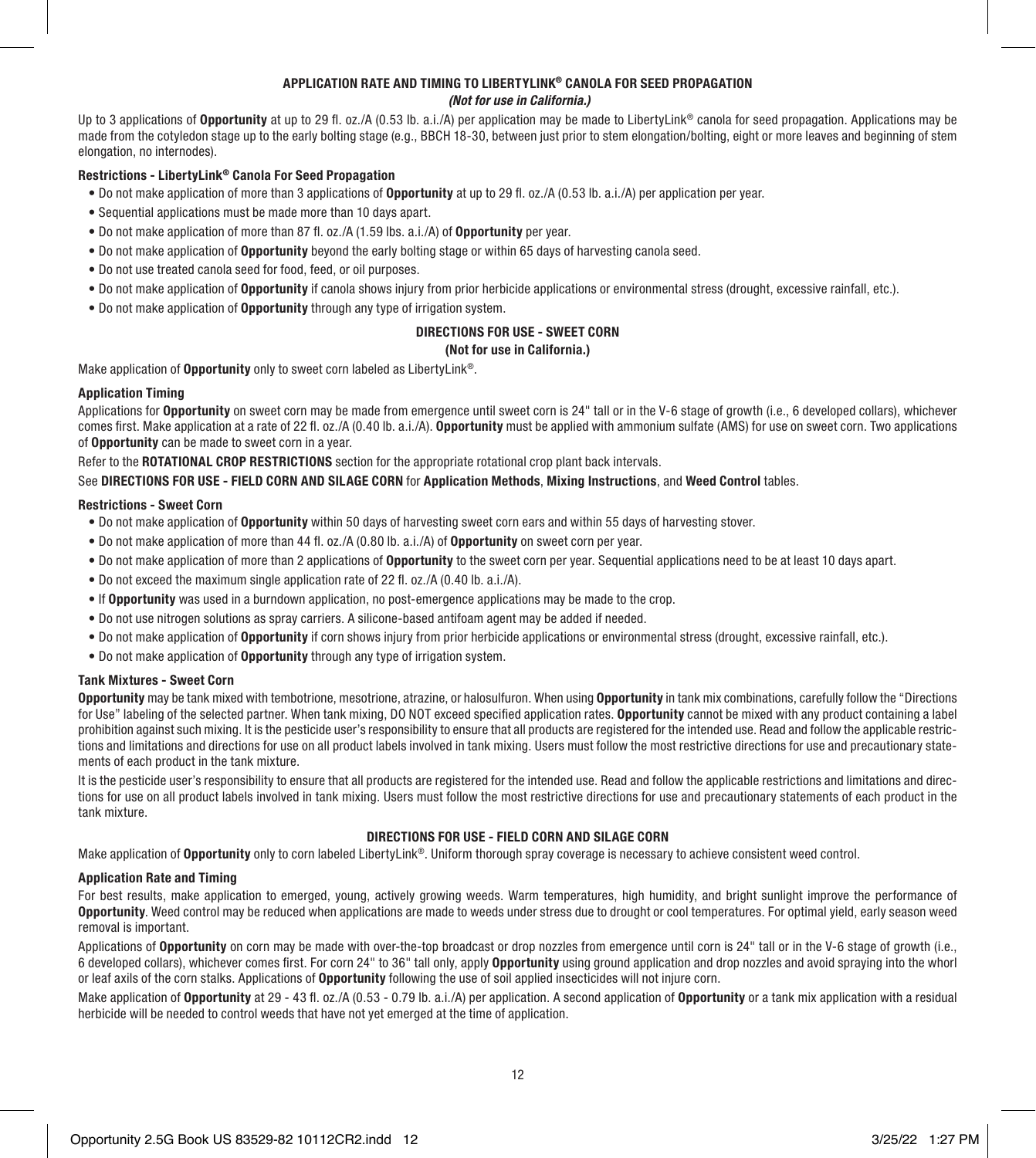### Restrictions - Field Corn and Silage Corn

- Do not make application of Opportunity within 60 days of harvesting corn forage and within 70 days of harvesting corn grain and corn fodder.
- Do not make application of more than 2 applications of Opportunity to corn per year. Sequential applications need to be at least 10 days apart.
- Do not make application of more than 87 fl. oz./A (1.59 lbs. a.i./A) of Opportunity on corn per year.
- Do not exceed the maximum single application rate of 43 fl. oz./A (0.79 lb. a.i./A)
- If Opportunity was used in a burndown application, no post-emergence applications may be applied to the crop.
- Do not use nitrogen solutions as spray carriers. A silicone-based antifoam agent may be added if needed.
- Do not make application of Opportunity if corn shows injury from prior herbicide applications or environmental stress (drought, excessive rainfall, etc.).
- Do not make application of Opportunity through any type of irrigation system.

Refer to the ROTATIONAL CROP RESTRICTIONS section for the appropriate rotational crop information.

### Spray Additives

For corn, Opportunity must be applied with ammonium sulfate (AMS). It is directed to use only fine feed grade or spray grade AMS at 3 lbs. per acre (17 lbs./100 gals.). When temperatures exceed 85°F, the rate of AMS can be reduced to 1.5 lbs. per acre (8.5 lbs./100 gals.) to reduce potential leaf burn. Use of additional surfactants or crop oils may increase risk of crop response.

### Tank Mixtures - Corn

Certain herbicide tank mixes may aid in the performance of Opportunity. No additional surfactant is needed with any tank mix partner. Opportunity may be applied in tank mix combinations with labeled rates of other products provided these other products are labeled for the timing and method of application for the corn to be treated. When tank mixing, DO NOT exceed specified application rates. Opportunity cannot be mixed with any product containing a label prohibition against such mixing. It is the pesticide user's responsibility to ensure that all products are registered for the intended use. Read and follow the applicable restrictions and limitations and directions for use on all product labels involved in tank mixing. Users must follow the most restrictive directions for use and precautionary statements of each product in the tank mixture.

### Tank Mix Partners for Opportunity on LibertyLink® Corn

| $2.4 - D$                                                                                                                                                    | Dimethenamide-P          | Pendimethalin <sup>1</sup>    |  |
|--------------------------------------------------------------------------------------------------------------------------------------------------------------|--------------------------|-------------------------------|--|
| Acetochlor                                                                                                                                                   | Flumetsulam              | Primisulfuron-methyl          |  |
| Atrazine                                                                                                                                                     | Glyphosate               | Prosulfuron                   |  |
| Carfentrazone-ethyl                                                                                                                                          | Halosulfuron-methyl      | $S$ -metolachlor <sup>2</sup> |  |
| Clopyralid potassium                                                                                                                                         | Mesotrione               | Tembotrione                   |  |
| Dicamba                                                                                                                                                      | Metolachlor <sup>2</sup> | Thiencarbazone-methyl         |  |
| Diflufenzopyr                                                                                                                                                | Nicosulfuron             | Topramezone                   |  |
| <sup>1</sup> Tank mixing with pendimethalin may result in reduced control of barnyardgrass, fall panicum, field sandbur, yellow foxtail, and volunteer corn. |                          |                               |  |
| <sup>2</sup> It is directed that these products are tank mixed at half the use rate with <b>Opportunity</b> to reduce risk of crop response.                 |                          |                               |  |

### Corn Insecticide Tank Mix Partners for Opportunity

To provide weed and insect control in corn, Opportunity may be mixed with the following insecticides:

| Beta-Cyfluthrin | Lambda-Cyhalothrin |
|-----------------|--------------------|
|-----------------|--------------------|

### DIRECTIONS FOR USE - COTTON

Uniform thorough spray coverage is necessary to achieve consistent weed control. **Opportunity** may be applied as a broadcast, over-the-top, post-emergence spray or as a directed spray only to LibertyLink® cotton. Opportunity may be applied post-emergence to non-LibertyLink® cotton, varieties, or cultivars by using equipment designed to minimize contact of the spray with the cotton foliage. Refer to the below Non-LibertyLink® Cotton section for selection of shielding equipment. Severe injury or death may result if the Opportunity contacts the foliage or stems of cotton NOT labeled as LibertyLink®.

### Application Rate and Timing

For best results, make application to emerged, young, actively growing weeds. Warm temperatures, high humidity, and bright sunlight improve the performance of Opportunity. Weed control may be reduced when applications are made to weeds under stress due to drought or cool temperatures. For optimum yield, early season weed removal is important.

Make application of Opportunity to cotton from emergence up to the early bloom stage at 29 fl. oz./A (0.53 lb. a.i./A). If environmental conditions prevent a timely herbicide application, a single application of up to 43 fl. oz./A (0.79 lb. a.i./A) of Opportunity may be made to cotton. If more than 29 fl. oz./A (0.53 lb. a.i./A) are used in any single application, the yearly total may not exceed 72 fl. oz./A (1.32 lbs. a.i./A), including all application timings. See restrictions to the DIRECTIONS FOR USE - COTTON below for additional information.

Refer to the WEED CONTROL TABLE FOR ROW CROPS section of this label for selection of the proper rate dependent upon weed species present and size. In weed populations with mixed species, select the highest rate required to control all the species. Volunteer LibertyLink® crop plants (corn, cotton, soybeans, and sugar beets) from the previous season will not be controlled by applications of Opportunity. A repeat application of Opportunity or tank mixes with a residual herbicide will be needed to control weeds that have not emerged at the time of application. See the Tank Mixtures - Cotton section to select suitable tank mix partners.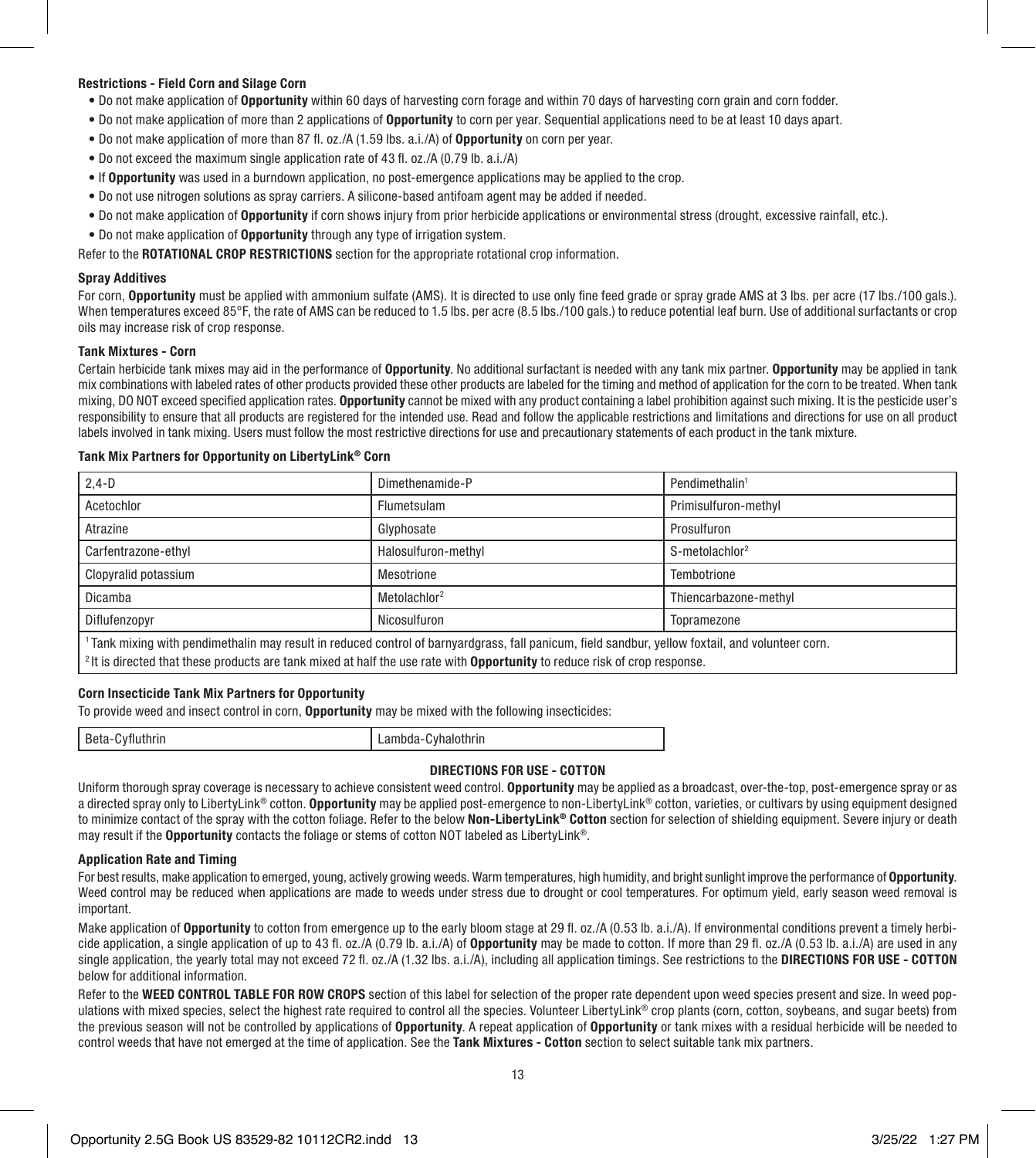| <b>Use Pattern</b> | 1 <sup>st</sup> Application                     | 2 <sup>nd</sup> Application<br>Minimum 10 days up to<br>14 days after 1 <sup>st</sup> application | 3 <sup>rd</sup> Application<br>Minimum 10 days up to<br>14 days after 2 <sup>nd</sup> application | <b>Yearly Maximum</b>                |
|--------------------|-------------------------------------------------|---------------------------------------------------------------------------------------------------|---------------------------------------------------------------------------------------------------|--------------------------------------|
| Option 1           | 32 - 43 fl. oz./A<br>$(0.59 - 0.79$ lb. a.i./A) | 29 fl. oz./A<br>$(0.53 \, lb. a.i./A)$                                                            | None                                                                                              | 72 fl. oz./A<br>$(1.32$ lbs. a.i./A) |
| Option 2           | 29 fl. oz./A<br>$(0.53$ lb. a.i./A)             | 29 fl. oz./A<br>$(0.53$ lb. a.i./A)                                                               | 29 fl. oz./A<br>$(0.53$ lb. a.i./A)                                                               | 87 fl. oz./A<br>$(1.59$ lbs. a.i./A) |

### Restrictions - Cotton

- Do not make application of Opportunity to cotton in Florida South of Tampa (Florida Route 60), or in Hawaii (except for test plots or breeding nurseries).
- Do not make application of Opportunity within 70 days before cotton harvest.
- Up to 3 applications of **Opportunity** may be made to cotton per year at a maximum application rate of 29 fl. oz./A (0.53 lb. a.i./A). Sequential applications need to be at least 10 days apart. Do not make application of more than 87 fl. oz. (1.59 lbs. a.i./A) (including all application timings) to cotton per year under this application scenario.
- If environmental conditions prevent timely applications resulting in large weeds or heavy infestations, a single application of Opportunity at up to 43 fl. oz./A (0.79 lb. a.i./A) may be made to cotton. Do not make application of more than 43 fl. oz. (0.79 lb. a.i./A) of Opportunity in a single application under this use scenario.
- If a single application greater than 29 fl. oz. (0.53 lb. a.i./A) is made, a subsequent application not to exceed 29 fl. oz. (0.53 lb. a.i./A) may be made to cotton. The yearly total use rate under this scenario may not exceed 72 fl. oz. (1.32 lbs. a.i./A) of Opportunity. Sequential applications need to be made at least 10 days apart.

• Do not make application of Opportunity through any type of irrigation system.

Refer to the **ROTATIONAL CROP RESTRICTIONS** section for the appropriate rotational crop information.

### Application Methods - LibertyLink® Cotton

Refer to the WEED CONTROL FOR ROW CROPS tables to select the proper application rate based upon the weeds present and their size. Uniform and thorough spray coverage is required to achieve consistent weed control. For ground application, make application of Opportunity to LibertyLink® cotton as an over-the-top foliar spray directed to the lower one-third of the cotton stand.

### Application Methods - Non-LibertyLink® Cotton

Application of Opportunity to cotton varieties not labeled as LibertyLink® requires the use of hooded spray equipment designed to minimize exposure of the spray to the cotton stand. A hooded sprayer directs the spray onto weeds, while shielding the cotton stand from contact. Use nozzles that provide uniform coverage within the treated area. Keep hoods on these sprayers adjusted to protect desirable vegetation. Extreme care must be exercised to avoid exposure of the desirable vegetation to the spray.

With a hooded sprayer, the spray pattern is completely enclosed on the top and all 4 sides by a hood, thereby shielding the crop from the spray solution. This equipment must be set up and operated in a manner that avoids bouncing or raising the hoods off the ground in any way. The spray hoods must be operated on the ground or skimming across the ground. Tractor speed must be adjusted to avoid bouncing of the spray hoods. Avoid operation on rough or sloping ground where the spray hoods might be raised off the ground. If the hoods are raised, spray particles may escape and come into contact with the cotton, causing damage or destruction of the crop.

Herbicide rates and spray volume instructions are presented as broadcast equivalents and must be reduced in proportion to the area actually treated. Use the following formulas to calculate the correct rate and volume per planted (field) acre:

Band Width in Inches

| Row Width in Inches  | Broadcast Rate per Acre         | $=$ | Amount of Banded Product needed per Acre |
|----------------------|---------------------------------|-----|------------------------------------------|
| Band Width in Inches | Broadcast Spray Volume per Acre | $=$ | Banded Spray Volume needed per Acre      |
| Row Width in Inches  |                                 |     |                                          |

### Post-Harvest

Opportunity may be applied as a post-harvest burndown treatment to fields (after cotton harvest). Up to 43 fl. oz./A (0.79 lb. a.i./A) of Opportunity may be applied in a single application to control larger weeds growing in the crop at the time of harvest. If more than 29 fl. oz./A (0.53 lb. a.i./A) is used in a single application, the yearly total may not exceed 72 fl. oz./A (1.32 lbs. a.i./A), including all application timings. Refer to the ROTATIONAL CROP RESTRICTIONS section for the appropriate rotational crop information.

### Tank Mixtures - Cotton

Certain tank mixes may aid in the performance of **Opportunity**. No additional surfactant is needed with any tank mix partner. **Opportunity** may be applied in tank mix combination with labeled rates of other products provided these other products are labeled for the timing and method of application for the cotton to be treated. When tank mixing, DO NOT exceed specified application rates. Opportunity cannot be mixed with any product containing a label prohibition against such mixing. It is the pesticide user's responsibility to ensure that all products are registered for the intended use. Read and follow the applicable restrictions and limitations and directions for use on all product labels involved in tank mixing. Users must follow the most restrictive directions for use and precautionary statements of each product in the tank mixture.

- LibertyLink® Cotton For LibertyLink® cotton to Opportunity, S-Metolachlor/Metolachlor or Pyrithiobac-sodium may be tank mixed with Opportunity and applied over the top post-emergence to enhance weed control and/or provide residual control.
- All Cotton Types The following herbicides may be tank mixed with Opportunity for hooded spray application to enhance weed control and/or provide residual weed control.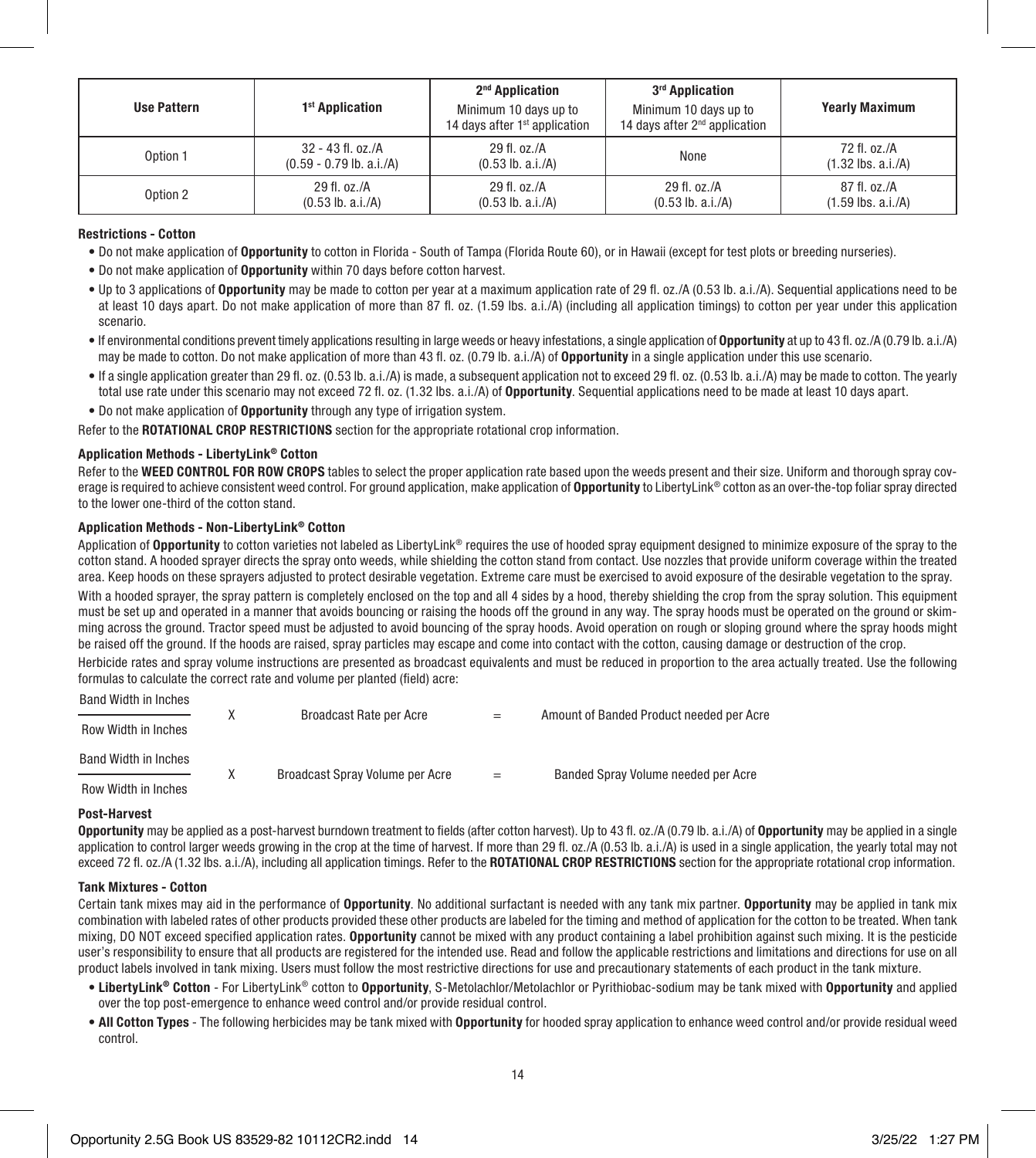### Post-Emergence Over-The-Top Tank Mix Partners for Opportunity on LibertyLink® Cotton

| Clethodim          | Metolachlor        | Sethoxydim |
|--------------------|--------------------|------------|
| Fenoxaprop-p-ethyl | Pyrithiobac-sodium |            |
| Fluazifop-p-butyl  | Quizalofop-p-ethyl |            |

### DIRECTIONS FOR USE - SOYBEANS

Make application of Opportunity only to soybean designated as LibertyLink®. Uniform, thorough spray coverage is necessary to achieve consistent weed control.

### Application Rate and Timing

For best results, make application to emerged, young, actively growing weeds. Warm temperatures, high humidity, and bright sunlight improve the performance of Opportunity. Weed control may be reduced when applications are made to weeds under stress due to drought or cool temperatures. Adding ammonium sulfate with Opportunity may improve weed control if weeds are under stress. For optimal yield, early season weed removal is important.

Applications of Opportunity on soybeans may be made from emergence up to but not including the bloom growth stage. Make application of Opportunity to LibertyLink® soybeans from emergence up to but not including the bloom growth stage at 29 to 43 fl. oz./A (0.53 - 0.79 lb. a.i./A). See weed chart to determine rate. If environmental conditions prevent a timely herbicide application, a single application of up to 43 fl. oz./A (0.79 lb, a.i./A) of **Opportunity** may be made to soybeans followed by one additional application at maximum of 43 fl. oz./A (0.79 lb. a.i./A) with a yearly maximum of 87 fl. oz./A (1.59 lbs. a.i./A). Opportunity may be applied alone or in a tank mix application with a residual herbicide to control weeds that have not yet emerged at the time of application.

Although timely post-applications of Opportunity can provide complete weed control, residual herbicides at burndown planting, or tank mixed with Opportunity help ensure optimal weed management, particularly if environmental conditions delay timely post-applications. Residual herbicides can also reduce early season weed competition and are a key element of good weed resistance management practices.

| <b>Use Pattern Rate Ranges</b>             |                                                                          |                                 |
|--------------------------------------------|--------------------------------------------------------------------------|---------------------------------|
| 1 <sup>st</sup> Application                | 2 <sup>nd</sup> Application<br>Minimum of 5 days after $1st$ application | <b>Yearly Maximum</b>           |
| 29 - 43 fl. oz./A (0.53 - 0.79 lb. a.i./A) | 29 - 43 fl. oz./A (0.53 - 0.79 lb. a.i./A)                               | 87 fl. oz./A (1.59 lbs. a.i./A) |

### Restrictions - Soybeans

- Do not make application of Opportunity within 70 days of harvesting soybean seed.
- Do not make application of more than 87 fl. oz./A (1.59 lbs. a.i./A) of Opportunity on soybeans per year.
- Do not make application of more than 43 fl. oz./A (0.79 lb. a.i./A) of Opportunity in a single application.
- Do not apply more than 3 applications per year.
- Do not graze the treated crop or cut for hay.
- Do not use nitrogen solutions as spray carriers. A silicone-based antifoam agent may be added if needed.
- Do not make application of Opportunity if soybeans show injury from prior herbicide applications or environmental stress (drought, excessive rainfall, etc.).
- Sequential applications need to be at least 5 days apart.
- Do not make application of Opportunity through any type of irrigation system.

Refer to the **ROTATIONAL CROP RESTRICTIONS** section for the appropriate rotational crop information.

### Tank Mixtures - Soybeans

Certain herbicide tank mixes may complement **Opportunity**. No additional surfactant is needed with any tank mix partner. **Opportunity** may be applied in tank mix combinations with labeled rates of other products provided these other products are labeled for the timing and method of application for the soybean to be treated. When tank mixing, DO NOT exceed specified application rates. Opportunity cannot be mixed with any product containing a label prohibition against such mixing. It is the pesticide user's responsibility to ensure that all products are registered for the intended use. Read and follow the applicable restrictions and limitations and directions for use on all product labels involved in tank mixing. Users must follow the most restrictive directions for use and precautionary statements of each product in the tank mixture.

### Tank Mix Partners for Opportunity in LibertyLink® Soybeans

| Acifluorfen        | Flumioxazin   | Quizalofop-p-ethyl |
|--------------------|---------------|--------------------|
| Clethodim          | Fomesafen     | Saflufenacil       |
| Chlorimuron        | Imazamox      | Sethoxydim         |
| Cloransulam-methyl | Imazethapyr   | S-Metolachlor      |
| Fenoxaprop-p-butyl | Lactofen      | Thifensulfuron     |
| Fluazifop-P-butyl  | Metolachlor   |                    |
| Flumiclorac        | Pyroxasulfone |                    |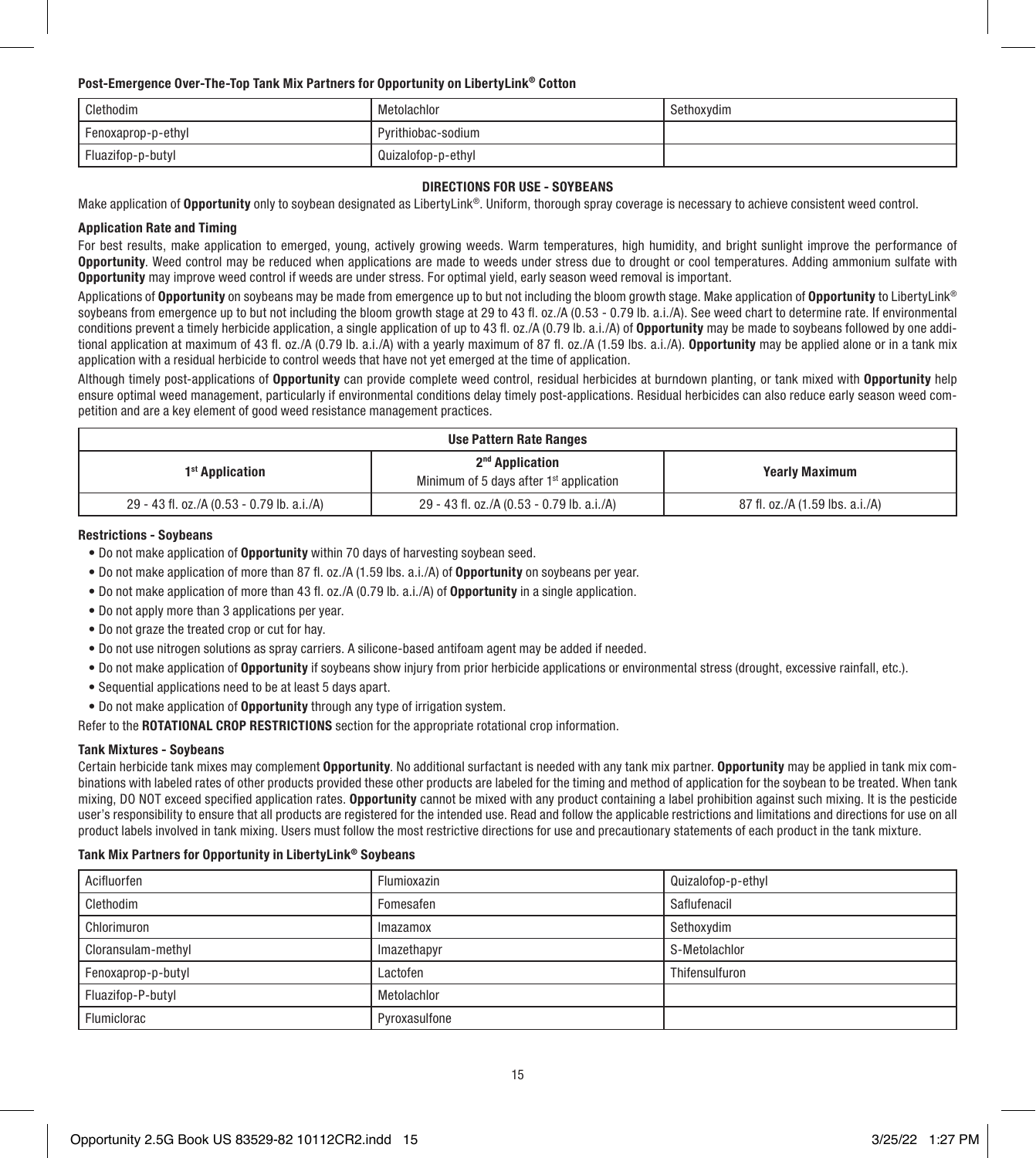### DIRECTIONS FOR USE - CANOLA, CORN, COTTON, AND SOYBEAN SEED PROPAGATION

Opportunity may be applied to select out susceptible "segregates" (i.e., non-LibertyLink® varieties of canola, corn, cotton, and soybean plants).

Canola: Opportunity may also be used in canola seed propagation as a foliar spray to selectively eliminate canola plants that do not carry a LibertyLink® gene and as such, can be applied to remove susceptible segregates during canola seed propagation. See DIRECTIONS FOR USE - CANOLA for use rates and application timing.

Corn: A hooded sprayer may be used to protect plants from coming into contact with the herbicide application. For the selection of LibertyLink® corn segregates, Opportunity may be applied at 22 fl. oz./A (0.40 lb. a.i./A) plus AMS at 3 lbs./A (17 lbs./100 gals.) when corn is in the V-3 to V-4 stage of growth (i.e., 3 to 4 developed collars). A second treatment of 22 fl. oz./A (0.41 lb. a.i./A) plus AMS at 3 lbs./A may be applied when the corn is in the V-6 to V-7 stage of growth or up to 24" tall. Sequential applications need to be at least 10 days apart. When temperatures exceed 85°F, the rate of AMS can be reduced to 1.5 lbs./A (8.5 lbs./100 gals.) to reduce potential leaf burn.

Cotton: Opportunity may also be used in cotton seed propagation as a foliar spray to selectively eliminate cotton plants that do not carry a LibertyLink® gene and as such. can be applied to remove susceptible segregates during cotton seed propagation. See DIRECTIONS FOR USE - COTTON for use rates and application timing.

Soybean: For the selection of LibertyLink® soybean (segregates), Opportunity may be applied at up to 29 to 43 fl. oz./A (0.53 - 0.79 lb. a.i./A) when soybean is in the third trifoliate stage. A second treatment of 29 to 43 fl. oz./A (0.53 - 0.79 lb. a.i./A) may be applied up to but not including the bloom growth stage of soybean. Sequential applications need to be at least 5 days apart.

### Restrictions

- Canola & Cotton: Breeding material not possessing the LibertyLink® gene will be severely injured or killed if treated with this herbicide.
- Corn: Inbred lines (non-LibertyLink® plants) will be severely injured or killed if treated with this herbicide.

### DIRECTIONS FOR USE - LISTED TREE, VINE, AND BERRY CROPS

Bushberries Group 13B (blueberry, currant, elderberry, gooseberry, huckleberry, lingonberry, juneberry, and salal); Citrus - Crop Group 10-10 (lemon, orange (sour, sweet), grapefruit, lime, mandarin, tangerine, tangelo, calamondin, kumquat, pummelo, Satsuma, citron, citrus hybrids, tangor, and cultivars, varieties and/or hybrids of these); Olives; Pome Fruit - Crop Group 11-10 (apple, pear (oriental), crabapple, loquat, mayhaw, quince, azarole, medlar, tejocote, cultivars, varieties and/or hybrids of these); Stone Fruit - Crop Group 12-12 (apricot, cherry (sweet tart), peach, nectarine, plum (chickasaw, damson, Japanese), plumcot, prune (fresh), capulin, jujube, sloe, and cultivars, varieties and/or hybrids of these); Nut Tree - Crop Group 14 (almonds, beech nut, Brazil nut, butternut, cashew, chestnut, chinquapin, filberts (hazelnut), hickory nuts, macadamia nuts (bush nuts), pecans, pistachios, and walnuts (black and English (Persian))); Vineyards (all grape varieties (table, wine, and raisins))

Make application of Opportunity to the tree, vine, and berry crops listed below. Uniform, thorough spray coverage is necessary to achieve consistent weed control.

### Application Rate and Timing

For best results, make application to emerged, young, actively growing weeds. Warm temperatures, high humidity, and bright sunlight improve the performance of Opportunity. Weed control may be reduced when applications are made to weeds under stress due to drought or cool temperatures. Weeds under stress or in dense populations will require application at the highest specified label use rate. Stressed conditions also include prior treatments of other contact or systemic herbicides. DO NOT retreat these weeds with **Opportunity** until sufficient regrowth has occurred.

Make application of Opportunity as a directed spray to control undesirable vegetation in tree, vine, and berries listed on this label. Make application as a broadcast, banded, or spot treatment application depending on the situation to control weeds listed under the Weeds Controlled in Tree. Vine, and Berry Crops table. Avoid direct spray or drift to desirable vegetation. Regrowth may occur due to the weed stage of growth at application, low use rate, or environmental conditions. Repeat applications of Opportunity may be necessary to control plants generating from underground parts or seed.

Avoid contact of Opportunity solution, spray, drift or mist with green bark, stems, or foliage, as injury may occur to trees, vines, and berries. Only trunks with callused mature brown bark need to be sprayed unless protected from spray contact by nonporous wraps, grow tubes, or waxed containers. Contact of Opportunity with parts of trees, vines, or berries other than mature brown bark can result in serious damage.

### Application Methods - Broadcast Applications

Make application of **Opportunity** at the rates listed below for broadcast applications based on weed size and stage of growth.

| <b>Weed Size and Stage</b>                                | <b>Opportunity Rate</b>                     |
|-----------------------------------------------------------|---------------------------------------------|
| Weeds $<$ 3" in height                                    | 48 fl. oz./A (0.88 lb. a.i./A)              |
| Weeds $< 6$ " in height pre-tiller grasses                | 56 fl. oz./A (1.02 lbs. a.i./A)             |
| Weeds $> 6$ " in height and/or grasses that have tillered | 56 - 82 fl. oz./A (1.02 - 1.50 lbs. a.i./A) |

### Application Methods - Banded Spray Applications

Banded applications may be used using the following formula to calculate the amount of herbicide needed for orchard or vineyard strip sprays:

Band Width in Inches

 $X$  Rate per Acre Broadcast  $=$  Amount of Herbicide needed for Treatment

Row Width in Inches

### Application Methods - Spot or Directed Spray Applications

For spot or directed spray applications by backpack sprayers only (no mechanically pressured handgun applications allowed), mix **Opportunity** at 1.7 fl. oz. of product (0.03 lb. a.i./A) per gallon of water. Make application to undesirable vegetation foliage until wet but before runoff. Ensure uniform and complete coverage. Thoroughly clean the sprayer following use. DO NOT make spot or directed spray applications to tree or vine trunk as injury may occur.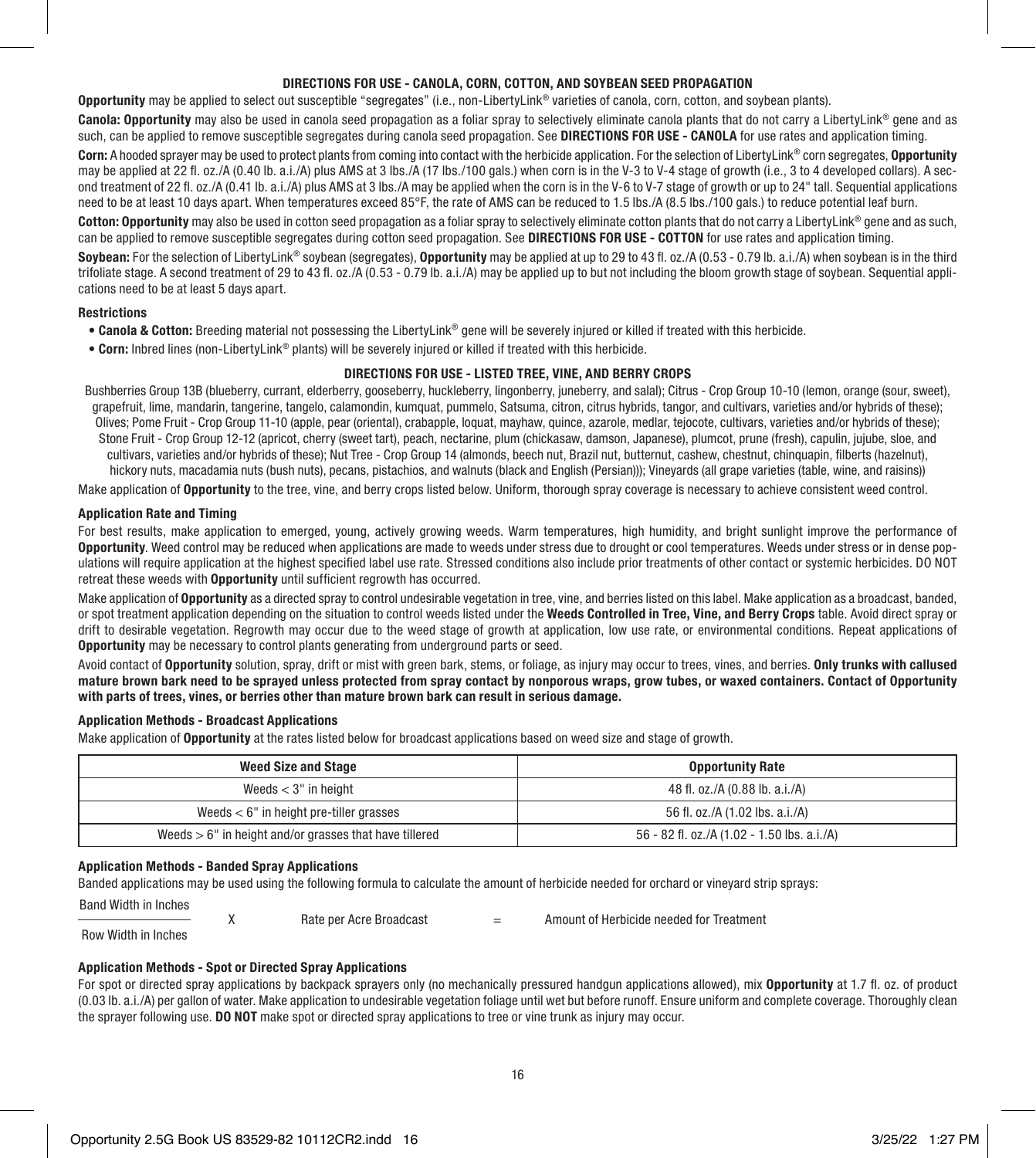### Weeds Controlled in Tree, Vine, and Berry Crops

| <b>Broadleaf Weeds</b>                                                                 |                          |                                     |                         |  |
|----------------------------------------------------------------------------------------|--------------------------|-------------------------------------|-------------------------|--|
| Alkali Sida                                                                            | Fleabane, Annual         | Morningglory, Ivyleaf               | Smartweed, Pennsylvania |  |
| Ammannia, Purple                                                                       | Goosefoot                | Morningglory, Pitted                | Sowthistle, Annual      |  |
| Arrowhead, California                                                                  | Gromwell, Field          | Mullein, Turkey                     | Spurge, Prostrate       |  |
| Buckwheat, Wild                                                                        | Groundcherry, Cutleaf    | Mustard, Wild                       | Starthistle, Yellow     |  |
| Buffalobur                                                                             | Groundsel, Common        | Nettle                              | Sunflower, Common       |  |
| Burclover, California                                                                  | Henbit                   | Nightshade, Black                   | Sunflower, Prairie      |  |
| Carpetweed                                                                             | Jimsonweed               | Nightshade, Eastern Black           | Sunflower, Volunteer    |  |
| Chickweed, Common                                                                      | Knotweed                 | Nightshade, Hairy                   | Swinecress              |  |
| Chinese, Thornapple                                                                    | Kochia                   | Pennycress                          | Thistle, Russian        |  |
| Cocklebur, Common                                                                      | Lambsquarters, Common    | Pigweed, Redroot                    | Turnip, Wild            |  |
| Copperleaf, Virginia                                                                   | Lettuce, Miner's         | Pineapple Weed                      | Velvetleaf              |  |
| Cudweed                                                                                | Lettuce, Prickly         | Puncturevine                        | Vervain                 |  |
| <b>Cutleaf Evening Primrose</b>                                                        | London Rocket            | Purslane, Common                    | Vetch                   |  |
| Dodder                                                                                 | Mallow, Common           | Radish, Wild                        | Willowherb, Panicle     |  |
| Eclipta                                                                                | Malva (Little Mallow)    | Ragweed, Common                     |                         |  |
| Fiddleneck                                                                             | Marestail                | Ragweed, Giant                      |                         |  |
| Filaree                                                                                | Mayweed                  | Redmaids                            |                         |  |
| Filaree, Redstem                                                                       | Morningglory, Entireleaf | Shepherd's Purse                    |                         |  |
|                                                                                        |                          | <b>Grass Weeds</b>                  |                         |  |
| Barnyardgrass                                                                          | Crabgrass, Smooth        | Junglerice                          | Shattercane             |  |
| Bluegrass, Annual                                                                      | Cupgrass, Woolly         | Oat, Wild                           | Sprangletop             |  |
| Brome, Ripgut                                                                          | Foxtail, Giant           | Panicum, Fall                       | Stinkgrass              |  |
| Bromegrass, Downy                                                                      | Foxtail, Green           | Panicum, Texas                      | Wheat, Volunteer        |  |
| Canarygrass                                                                            | Foxtail, Yellow          | Rush, Toad**                        | Windgrass               |  |
| Chess, Soft                                                                            | Goosegrass               | Ryegrass, Annual*                   | Witchgrass              |  |
| Crabgrass, Large                                                                       | Johnsongrass, Seedling   | Sandbur, Field                      |                         |  |
|                                                                                        |                          | <b>Biennial and Perennial Weeds</b> |                         |  |
| Aster, White Heath                                                                     | Dallisgrass              | Mustard, Tansy                      | Rubus spp.              |  |
| Bindweed, Field                                                                        | Dandelion                | Nutsedge, Purple                    | Spurge, Leafy           |  |
| Bindweed, Hedge                                                                        | Dock, Curly              | Nutsedge, Yellow                    | Thistle, Bull           |  |
| Bluegrass, Kentucky                                                                    | Dogbank, Hemp            | Onion, Wild                         | Thistle, Musk           |  |
| Bromegrass, Smooth                                                                     | Fescue                   | Orchardgrass                        | Torpedograss            |  |
| Bulrush**                                                                              | Goldenrod, Gray          | Paragrass                           | Vaseygrass              |  |
| <b>Burdock</b>                                                                         | Guineagrass              | Plantain                            | Woodsorrel              |  |
| Canada Thistle                                                                         | Horsetail                | Poison Ivy/Oak                      | Yarrow, Common          |  |
| Clover, Alsike                                                                         | Love Grass               | Quackgrass                          |                         |  |
| Clover, Red                                                                            | Mugwort                  | Rocket, Yellow                      |                         |  |
| Clover, White                                                                          | Mullein, Common          | Rose, Wild                          |                         |  |
| *Make application to annual ryegrass before 3" in height.<br>** Indicates suppression. |                          |                                     |                         |  |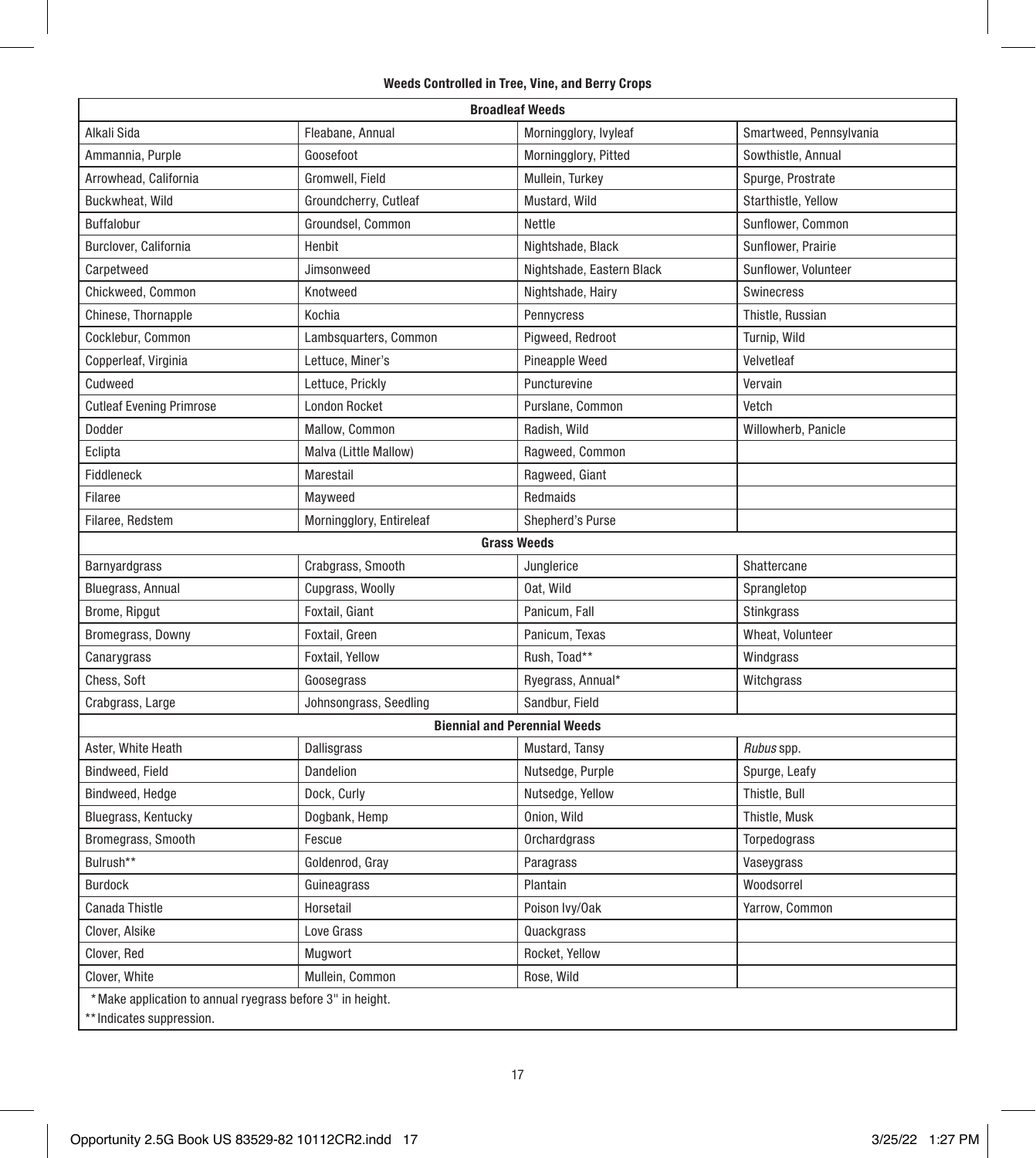### Restrictions - Tree, Vine, and Berry Crops

- Do not make application of more than 164 fl. oz. of Opportunity per acre (3 lbs. a.i./A) to berry bushes and stone fruit in a 12-month period.
- Do not make more than 2 applications at a maximum rate of 82 fl. oz. per acre (1.5 lbs. a.i./A) per application to berry bushes and stone fruit.
- Do not make application of more than 246 fl. oz. (4.5 lbs. a.i./A) of Opportunity per acre to tree nuts, vines, pome fruit, citrus, and olives in any calendar year.
- Do not make more than 3 applications at a maximum rate of 82 fl. oz./A (1.50 lbs. a.i./A) per application to tree nuts, vines, pome fruits, citrus, and olives.
- Do not graze, harvest, and/or feed treated orchard cover crops to livestock.
- Do not make application of this product aerially to tree, berry, or vine crops.
- Do not make application of this product within 14 days of nut, fruit, berry, or grape harvest.
- Applications to citrus fruits, pome fruits, and olives must be a minimum of 14 days apart.
- Applications to stone fruit must be a minimum of 28 days apart.
- Applications to berry bushes must be a minimum of 14 days apart.
- Do not make spot spray applications to suckers, as tree injury may occur.
- Do not make application of Opportunity through any type of irrigation system.

### Sucker Control with Opportunity

Opportunity will reduce or eliminate sucker growth when applied to suckers that are young, green, and uncalloused. For sucker control, make application of a split application approximately 4 weeks apart at 56 fl. oz. of Opportunity per acre (1.02 lbs. a.i./A). Coverage of all sucker foliage is necessary for optimum control. Suckers must not exceed 12" in length.

### Tank Mixtures - Tree, Vine, and Berry Crops

Opportunity does not provide residual weed control or control of unexposed plant parts. Certain herbicide tank mixes may aid in the performance of Opportunity or be added to provide residual herbicide activity. No additional surfactant is needed with any tank mix partner. Opportunity may be applied in tank mix combinations with labeled rates of other products provided these other products are labeled for the timing and method of application for the crop to be treated. When tank mixing, DO NOT exceed specified application rates. Opportunity cannot be mixed with any product containing a label prohibition against such mixing. It is the pesticide user's responsibility to ensure that all products are registered for the intended use. Read and follow the applicable restrictions and limitations and directions for use on all product labels involved in tank mixing. Users must follow the most restrictive directions for use and precautionary statements of each product in the tank mixture.

| Flumioxazin | Simazine    | Terbacil |
|-------------|-------------|----------|
| Napropamide | Norflurazon |          |
| Diuron      | Oryzalin    |          |

### DIRECTIONS FOR USE - POTATO VINE DESICCATION

### Application Rate and Timing

Make application of **Opportunity** at the beginning of natural senescence of potato vines. Make application of 21 fl. oz./A (0.38 lb. a.i./A). Potato varieties with heavy or dense vines may require an application of another desiccation product to complete vine desiccation.

Thorough coverage of the potato vines to be desiccated is essential. Use a sufficient volume of water (20 to 100 gals./acre) to obtain a thorough coverage of the potato vines. Vary the gallons of water per acre and the spray pressure as indicated by the density of the potato vines to assure thorough spray coverage. Increase the spray volume to at least 30 gals. of water per acre when the potato vine canopy is dense or under cool and dry conditions. Make application of Opportunity with the spray boom as low as possible to achieve thorough coverage of the potato vines for best control and to minimize drift potential.

### Restrictions - Potato Vine Desiccation

- Do not make application of more than 21 fl. oz./A (0.38 lb. a.i./A) of Opportunity to potato vines per year.
- Do not apply more than one application per year.
- Do not harvest potatoes until 9 days or more after application of Opportunity.
- Do not make application to potatoes grown for seed.
- Canola, corn, cotton, potatoes, soybean, and sugar beets may be planted at any time after the application of Opportunity as a potato vine desiccant.
- Do not plant treated areas to wheat, barley, buckwheat, millet, oats, rye, sorghum, and triticale until 30 or more days after an application of Opportunity as a potato vine desiccant.
- Do not plant treated areas to root and tuber vegetables, leafy vegetable, and brassica vegetable until 70 days after an application of Opportunity as a potato vine desiccant.
- Do not plant treated areas to crops other than those listed in this use precautions section until 120 or more days after an application of **Opportunity** as a potato vine desiccant.
- Do not split up applications.

### DIRECTIONS FOR USE - FALLOW FIELDS OR POST-HARVEST

Opportunity may be used as a substitute for tillage in fallow fields to control or suppress weeds listed in the WEED CONTROL FOR ROW CROPS section. Applications may be made in fallow fields, post-harvest, before planting or emergence of any crop listed on this label.

Make application of Opportunity at 22 or 29 fl. oz./A (0.40 - 0.53 lb. a.i./A) to fallow fields to control specific weeds. Opportunity must be applied with ammonium sulfate. Tank mixes with 2,4-D, glyphosate or atrazine may be used with Opportunity to enhance total weed control. When tank mixing, DO NOT exceed specified application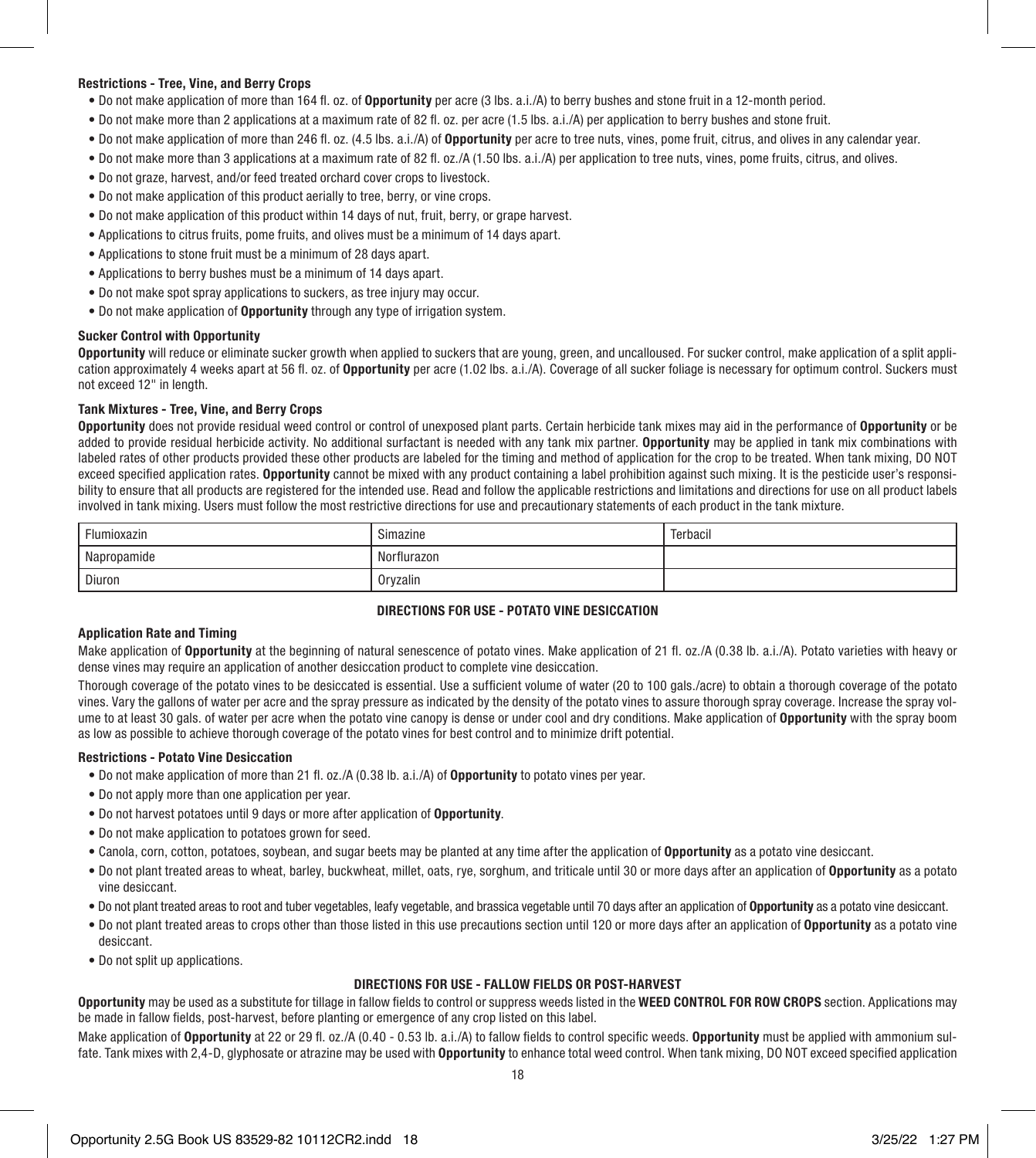rates. Opportunity cannot be mixed with any product containing a label prohibition against such mixing. It is the pesticide user's responsibility to ensure that all products are registered for the intended use. Read and follow the applicable restrictions and limitations and directions for use on all product labels involved in tank mixing. Users must follow the most restrictive directions for use and precautionary statements of each product in the tank mixture. See the APPLICATION AND MIXING PROCEDURES section for additional information on how to apply this product. Refer to the ROTATIONAL CROP RESTRICTIONS section for the appropriate rotational crop information.

### Use Restrictions in Fallow Fields or Post-Harvest

- Do not apply more than 29 fl. oz./A (0.53 lb. a.i./A) of Opportunity in a single application.
- Do not apply more than 87 fl. oz./A (1.59 lbs. a.i./A) of Opportunity per year.
- Do not make more than 3 applications of Opportunity per year.
- Do not make sequential applications sooner than 14 days apart.

### DIRECTIONS FOR NON-CROP USES

Opportunity controls annual and perennial weeds in non-crop areas defined below in the Where to Apply section. Applications may be made on a broadcast, banded or spot treatment basis depending on the situation. Avoid direct spray or drift to desirable vegetation. Regrowth may occur due to the weed stage of growth at application, low use rate, or environmental conditions. Repeat treatments may be necessary to control plants generating from underground parts or seed.

### When to Apply

Opportunity is a foliar-active material. Best results are obtained when weeds are actively growing. Weed control may be reduced when applications are made to weeds under stress due to drought or cool temperatures. Weeds under stress or in dense populations will require application of the highest rate directed. Opportunity must be applied at the labeled rate in the How to Apply section. Repeat applications of Opportunity or tank mixes of Opportunity plus one or more appropriate residual herbicide(s) listed on this label will be needed to control weeds emerging from underground parts or seeds.

### How to Mix

**Opportunity** must be mixed with water to make finished spray solution as follows:

- Fill the spray tank with the required amount of water.
- Add the proper amount of product, then mix thoroughly.

### How to Apply

### Spot or Directed Applications

This product may be used as a spot or directed spray application using 0.4 to 0.75 fl. oz./gal. of water (0.007 - 0.014 lb. a.i./gal. of water) of water depending upon the weed and stage of growth as shown in the following sections. Spray undesirable vegetation foliage on a spray-to-wet basis. DO NOT apply beyond runoff. Ensure uniform and complete coverage. Use a coarse spray. Backpack, pump-up, and hydraulic sprayers may be used. Thoroughly clean the sprayer following use.

### Broadcast or Boom Applications

Apply 12 - 38 fl. oz./A (0.22 - 0.69 lb. a.i./A) depending upon the weed and stage of growth as shown in the following sections. Use a minimum of 40 gallons of water per acre with a minimum of 30 PSI spray pressure.

### Aerial Applications

Apply as a foliar treatment using a minimum of 5 gallons of water per acre to ensure thorough coverage. Applications under conditions which cause drift of this product will result in damage to any vegetation contacted. Drift control additives may be used. If a drift control additive is used, observe and follow all directions and precautions as specified on the additive label.

### Tank Mix Directions for Non-Crop Uses

Opportunity is compatible in tank mixes with many other herbicides including non-selective herbicides including glyphosate. It is the pesticide user's responsibility to ensure that all products are registered for the intended use. Read and follow the applicable restrictions and limitations and directions for use on all product labels involved in tank mixing. Users must follow the most restrictive directions for use and precautionary statements of each product in the tank mixture.

Tank mix applications of Opportunity plus the following herbicides are advised for broad-spectrum post-emergence and pre-emergence weed control:

| Isopropylamine salt of imazapyr | Butroxydim    | Norflurazon                                      |
|---------------------------------|---------------|--------------------------------------------------|
| Prodiamine                      | Isoxaber      | Diglycolamine salt of 3,6-dichloro-o-anisic acid |
| Orvzalin                        | Pendimethalin | Oxadiazon                                        |

A compatibility test must be conducted with any potential tank mix partner with Opportunity, except with any one of those listed above. Using a clear glass quart jar, conduct the test as described below:

1. Fill the jar three-quarters full with water.

- 2. Add the appropriate amount of herbicide in the following order: (a) dry flowable, (b) wettable powder, (c) aqueous suspensions, (d) flowables, (e) liquids and (f) solutions and emulsifiable or liquid concentrates. Shake or gently stir jar after each addition to thoroughly mix.
- 3. After adding ail ingredients, let the mixture stand for 15 minutes and then look for separation, large flakes, precipitates, gels, and heavy oily film on the jar or other signs of incompatibility.
- 4. If the compatibility test shows signs of incompatibility, DO NOT tank mix the product tested with Opportunity.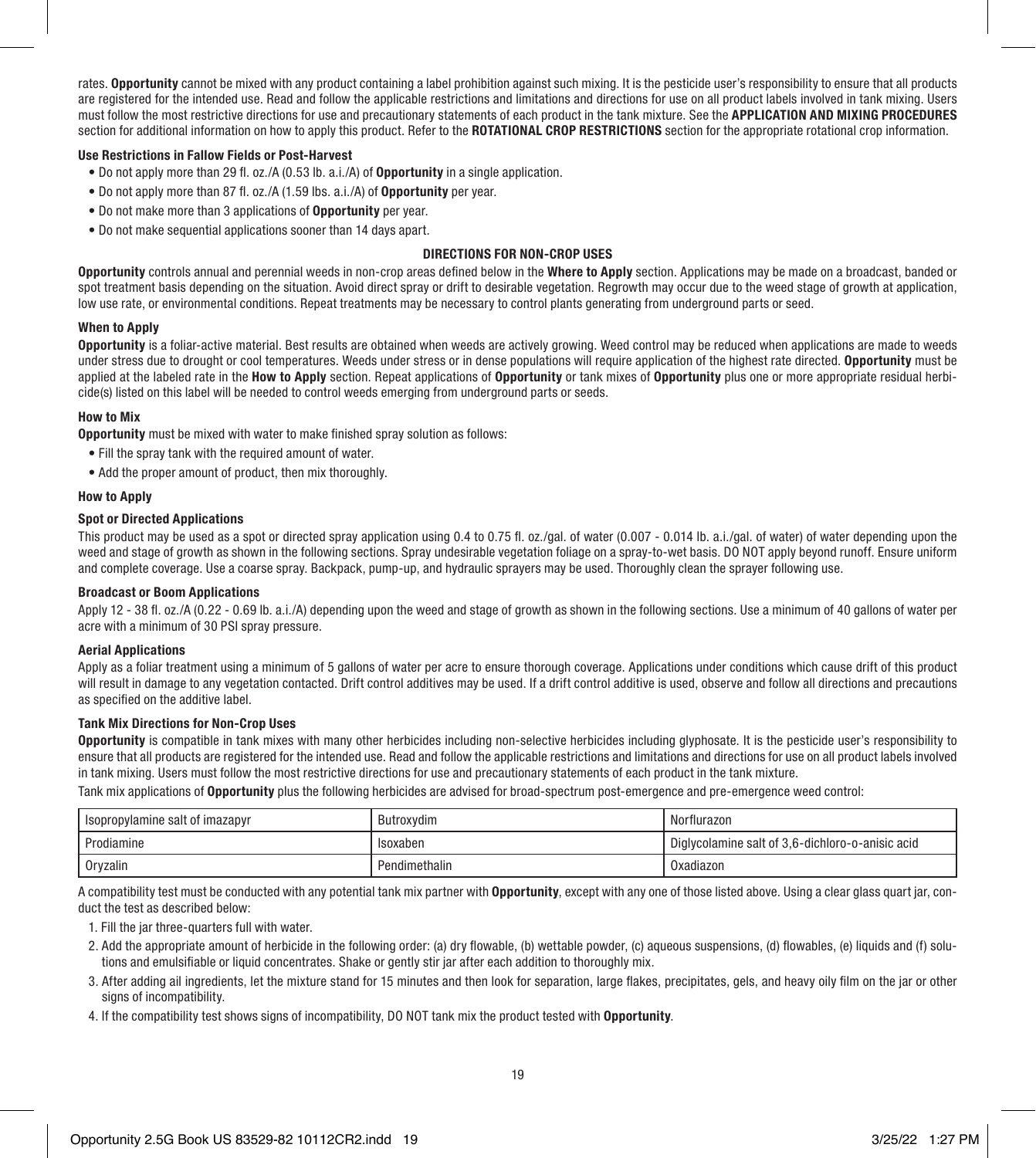### For the Following Weeds Controlled by Opportunity Apply:

### Spot Application:

Apply 0.75 fl. oz./gal. of water (0.014 lb. a.i./gal. of water) when the weed height or diameter is less than 6 inches. Apply 1.25 fl. oz./ gal. of water (0.023 lb. a.i./gal. of water) when the weed height or diameter is 6 inches or greater.

### Broadcast Application:

Apply 40 fl. oz./A (0.73 lb. a.i./A) when the weed height or diameter is less than 6 inches. Apply 56 fl. oz./A (1.02 lbs. a.i./A) when the weed height or diameter is 6 inches or greater.

| <b>Broadleaf Weeds</b>    |                                          |                       |  |
|---------------------------|------------------------------------------|-----------------------|--|
| Chickweed                 | Jimsonweed                               | Marestail             |  |
| Clover                    | Kochia                                   | Purslane              |  |
| <b>Common Cocklebur</b>   | <b>London Rocket</b>                     | Shepherd's Purse      |  |
| Filaree                   | Malva (Little Mallow)                    | Smartweed             |  |
| <b>Grasses and Sedges</b> |                                          |                       |  |
| Barnyardgrass             | <b>Green Foxtail</b>                     | Stinkgrass            |  |
| Cupgrass                  | Johnsongrass (Rhizome)                   | Windgrass             |  |
| <b>Fall Panicum</b>       | Lovegrass                                | <b>Yellow Foxtail</b> |  |
| <b>Giant Foxtail</b>      | Shattercane                              |                       |  |
| Goosegrass                | Smallflower Alexandergrass (Signalgrass) |                       |  |

### For the Following Weeds Controlled by Opportunity Apply:

### Spot Application:

Apply 1.25 fl. oz./gal. of water (0.023 lb. a.i./gal. of water) when the weed height or diameter is less than 6 inches. Apply 1.75 fl. oz./gal. of water (0.032 lb. a.i./gal. of water) when the weed height or diameter is 6 inches or greater.

### Broadcast Application:

Apply 56 fl. oz./A (1.02 lbs. a.i./A) when the weed height or diameter is less than 8 inches tall. Apply 80 fl. oz./A (1.46 lbs. a.i./A) when the weed height or diameter is 8 inches or greater.

| <b>Broadleaf Weeds</b>    |                         |                          |  |
|---------------------------|-------------------------|--------------------------|--|
| <b>Annual Sowthistle</b>  | Lambsquarters           | <b>Tansy Mustard</b>     |  |
| <b>Bindweed</b>           | Leafy Spurge            | Velvetleaf               |  |
| Buffalobur                | Mugwort                 | Vervain                  |  |
| <b>Burdock</b>            | <b>Musk Thistle</b>     | Virginia Copperleaf      |  |
| Canada Thistle            | Nettle                  | White Heath Aster        |  |
| <b>Curly Dock</b>         | Nightshade              | <b>Wild Buckwheat</b>    |  |
| Dandelion                 | Pennycress              | <b>Wild Mustard</b>      |  |
| Dogbane (Hemp)            | Piqweed, Redroot        | Wild Onion               |  |
| <b>Field Gromwell</b>     | Plantain                | <b>Wild Rose</b>         |  |
| Fleabane                  | Prickly Lettuce         | <b>Wild Turnip</b>       |  |
| Goldenrod                 | Ragweed                 | <b>Wood Sorrel</b>       |  |
| Horsetail                 | <b>Russian Thistle</b>  | <b>Yellow Rocket</b>     |  |
| <b>Grasses and Sedges</b> |                         |                          |  |
| <b>Annual Bluegrass</b>   | <b>Downy Bromegrass</b> | Ryegrass                 |  |
| Bahiagrass                | Fescue                  | Sandbur                  |  |
| Barley                    | Guineagrass             | <b>Smooth Bromegrass</b> |  |
| Bermudagrass              | Kentucky Bluegrass      | Torpedograss             |  |
| Carpetgrass               | Nutsedge                | Vaseygrass               |  |
| Crabgrass                 | Paragrass               | Wheat                    |  |
| <b>Dallisgrass</b>        | Quackgrass              | Wild Oat                 |  |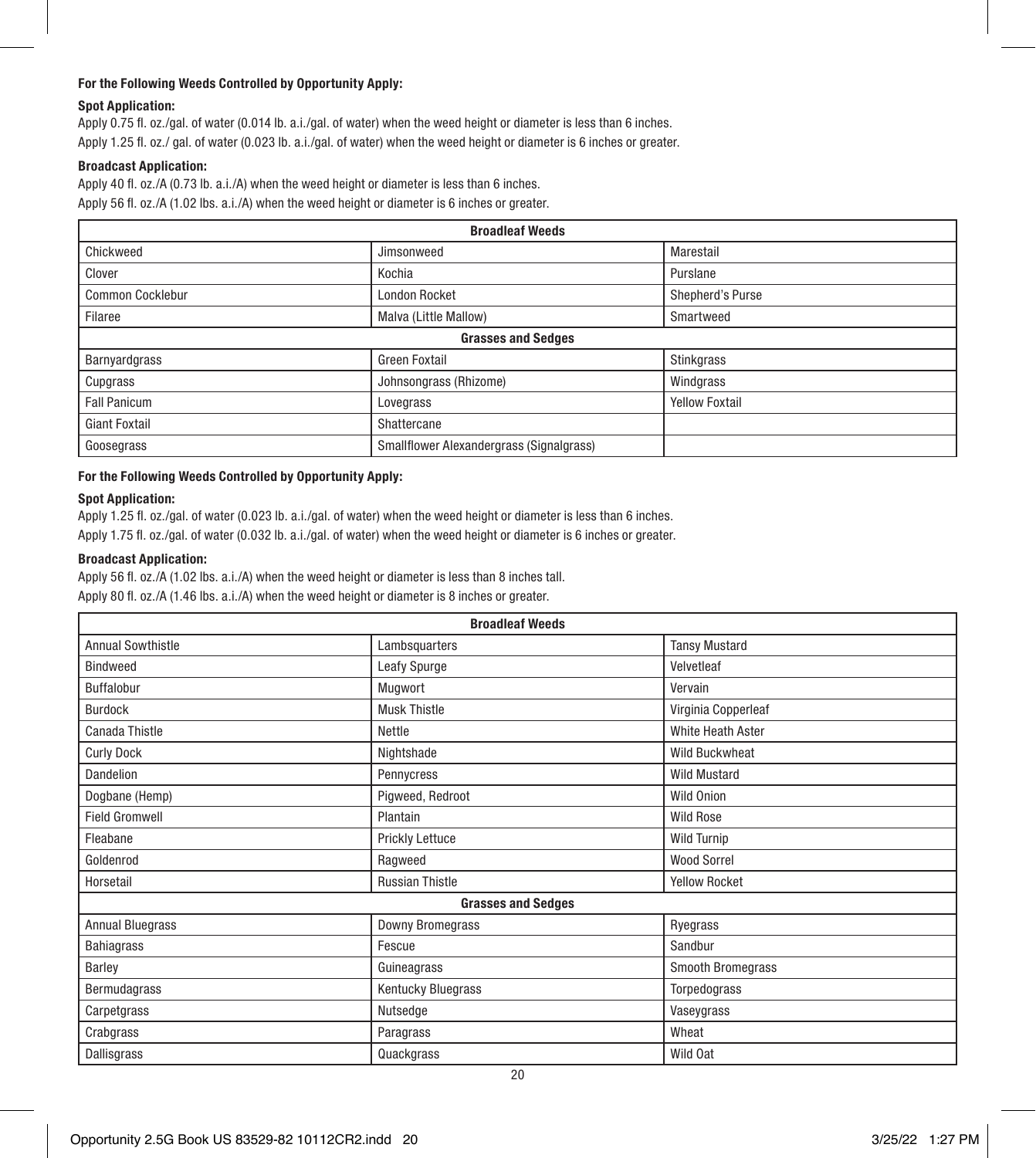### Additional Use Directions

- 1. Use higher rates within the directed rate range for plant sizes listed when vegetation cover is dense or when weeds are growing under stressed conditions including drought or when average temperatures are below 50°F.
- 2. The addition of 8.5 to 17 pounds of ammonium sulfate (spray grade) per 100 gallons of water (1 to 2% by weight) or 2 to 4 pounds of ammonium sulfate per acre may improve the level of weed control.

### Use on Woody Species (Not For Use in California)

When applied as labeled. **Opportunity** will provide control, partial control, or suppression of certain perennial woody weed species. Apply 64 - 192 fl. oz./A (1.19 - 3.51 lbs. a.i./A). Use the higher specified rates per acre of this product when conditions are not optimum for spray penetration, including when vegetation growth is heavy or dense. Lower specified rates may be used when the target species is a conifer and when vegetation growth conditions allow for uniform spray coverage.

| Blackberry                  | Rubus spp.               |
|-----------------------------|--------------------------|
| Deer Brush                  | Ceanothus integerrimus   |
| Douglas Fir                 | Pseudotsuga menziesii    |
| Gallberry                   | llex spp.                |
| Hazel                       | Corylus spp.             |
| Honeysuckle                 | Lonicera spp.            |
| Huckleberry                 | Gaylussacia spp.         |
| Maple                       | Acerspp.                 |
| <b>Multiflora Rose</b>      | Rosa multiflora          |
| 0ak                         | Quercus spp.             |
| Pine                        | Pinus spp.               |
| Poison Ivv                  | Toxicodendron radicans   |
| Poison Oak                  | Toxicodendron toxicarium |
| <b>Roundleaf Greenbrier</b> | Smilax rotundifolia      |
| Salmonberry                 | Rubus spectabilis        |
| Sweet Gum                   | Liquidambar styraciflua  |
| Sumac                       | Rhus spp.                |
| Thimbleberry                | Rubus parviflorus        |
| Trumpetcreeper              | Campsis radicans         |
| Vine Maple                  | Acer circinatum          |
| Western Red Cedar           | Thuja plicata            |

### Where to Apply

### Trimming and Edging

Opportunity may be used for trimming and edging landscape areas including around individual trees and shrubs, landscape beds, foundations, fences, driveways, paths, and parking areas; also on golf courses along cart paths, around sign and light posts, and around sand traps. For control of weeds emerging from seed, the use of Opportunity in a tank mix with pre-emergence herbicides is advised. If spraying in areas adjacent to desirable plants, use a shield made of cardboard, plywood, or sheet metal while spraying to help prevent spray from contacting foliage of desirable plants. Refer to the How to Apply section of this labeling for appropriate application rates to control specific weeds.

### Farmsteads, Recreational, and Public Areas

When applied as a spot or directed spray application, this product controls annual and perennial weeds listed on this label in areas including areas around farmstead building foundations, shelter belts, along fences, airports, commercial plants, storage and lumber vards, educational facilities, fence lines, ditch banks, dry ditches, roadsides, schools, parking lots, tank farms, pumping stations, and parks. Refer to the **How to Apply** section of this labeling for appropriate application rates to control specific weeds.

### Dormant Bermudagrass (Not for use on Residential Turf/Turfgrass/Lawns)

Opportunity may be used to control winter annual weeds in well-established ornamental dormant hybrid or common Bermudagrass. Apply only when the weather is cool and Bermudagrass is dormant and prior to spring green-up or severe turfgrass injury or delayed green-up may occur. For best results, apply Opportunity at a rate of 40 - 80 fl. oz./A (0.73 - 1.46 lbs. a.i./A) after most weeds have germinated and are in an early growth stage. Refer to the Weeds Controlled by Opportunity section of this label for selecting specified rates. Applications of Opportunity may also be used to suppress or control undesirable biennial or perennial weeds. Avoid high volume and spot applications where spray volume exceeds 80 gallons per acre or injury or delayed green-up may occur.

### Ornamentals and Christmas Trees

When applied as specified by this label, this product may be used for the control of undesirable vegetation in site preparation prior to planting, around and within shade and greenhouses, and as a directed spray around containers and field-grown established ornamentals and Christmas trees.

DO NOT apply directly to or allow drift to contact desirable green tissue or green, thin, or uncalloused bark of desirable vegetation or injury may result.

DO NOT apply Opportunity as an over-the-top broadcast spray in ornamentals and shade or Christmas trees.

### Directed Spray Application:

Opportunity may be applied as a directed spray to control in-row weeds in field-grown woody plants. Refer to the How to Apply section of this labeling for appropriate application rate to control specific weeds. This product may also be used between and around containers and in site preparation for new planting.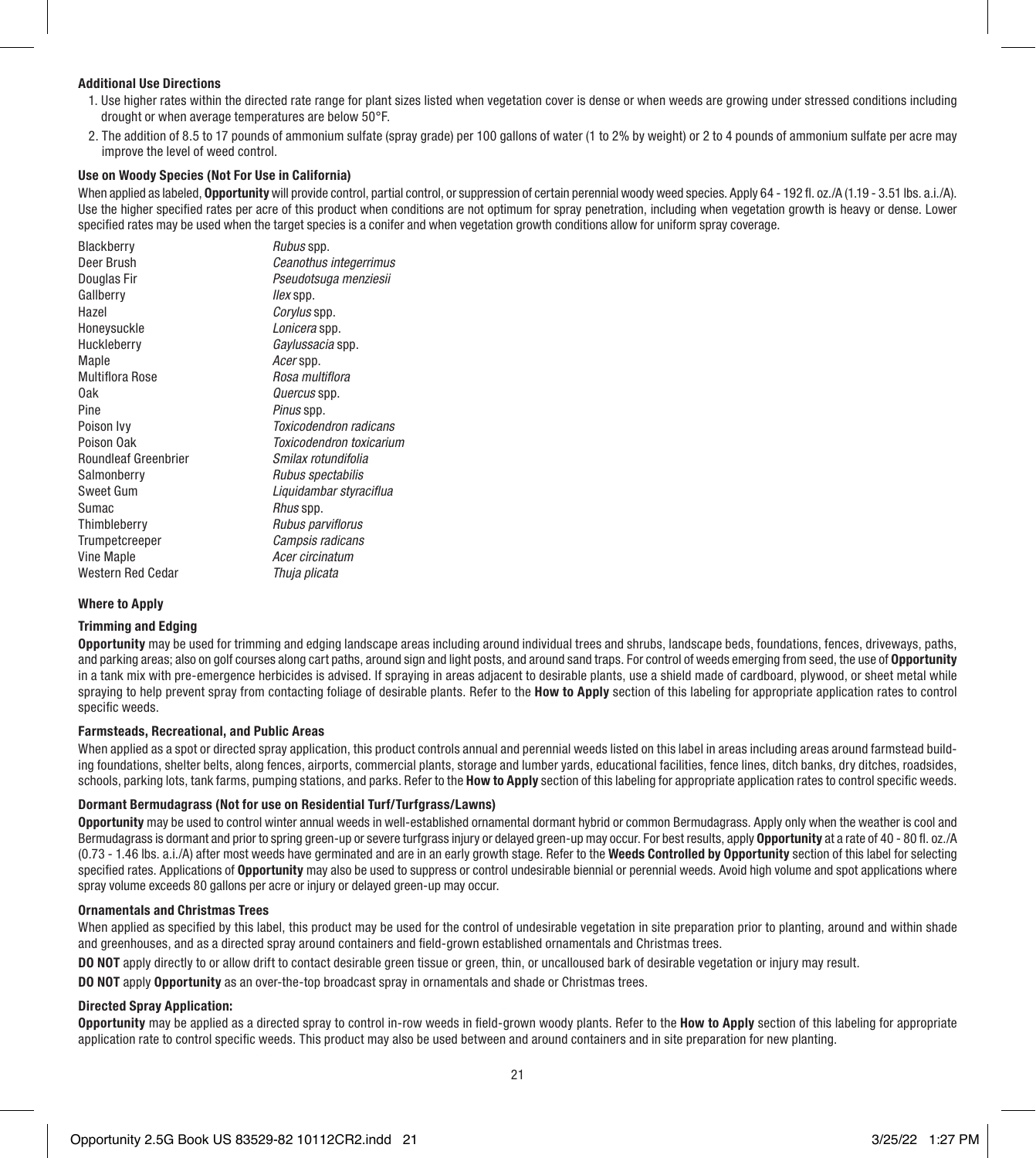### Site Preparation Application:

This product may be used for pre-plant site preparation for the control of annual and perennial weeds listed on this label, in ornamental and Christmas tree plantings. Ornamentals and Christmas trees may be planted into the treated area after the restricted entry interval (REI) of 12 hours has elapsed. Refer to the **How to Apply** section of this labeling for appropriate application rates to control specific weeds.

### Greenhouse and Shade House Applications:

Opportunity may be used to control weeds in greenhouses and shade houses. Air circulation fans must be turned off during application. Apply Opportunity as a directed spray, using large droplet and low-pressure type nozzles. Avoid drift and direct contact with desirable vegetation. DO NOT use in greenhouses or shade houses containing edible crops.

### Use Restrictions in Non-Crop Use

- Do not apply this product through any type of irrigation system.
- Do not apply directly to or allow drift to contact desirable green tissue or green, thin, or uncalloused bark of desirable vegetation.
- Do not allow grazing of vegetation treated with this product.
- Do not exceed maximum use rate of 80 fl. oz./A (1.46 lbs. a.i./A) for broadcast or boom applications.
- Do not make more than 3 applications per year for broadcast or boom applications but no more than 2 applications per year on Dormant bermudagrass.
- Do not exceed maximum use rate of 1.75 fl. oz./gal. of water (0.032 lb. a.i./gal. of water) for spot or directed applications and do not apply beyond runoff.
- Do not apply more than 240 fl. oz. (4.50 lbs. a.i./A) of this product per acre per year to non-crop areas except on Dormant Bermudagrass do not apply more than 80 fl. oz. (1.46 lbs. a.i./A) per acre per year.
- Applications must be made at least 14 days apart in non-crop areas.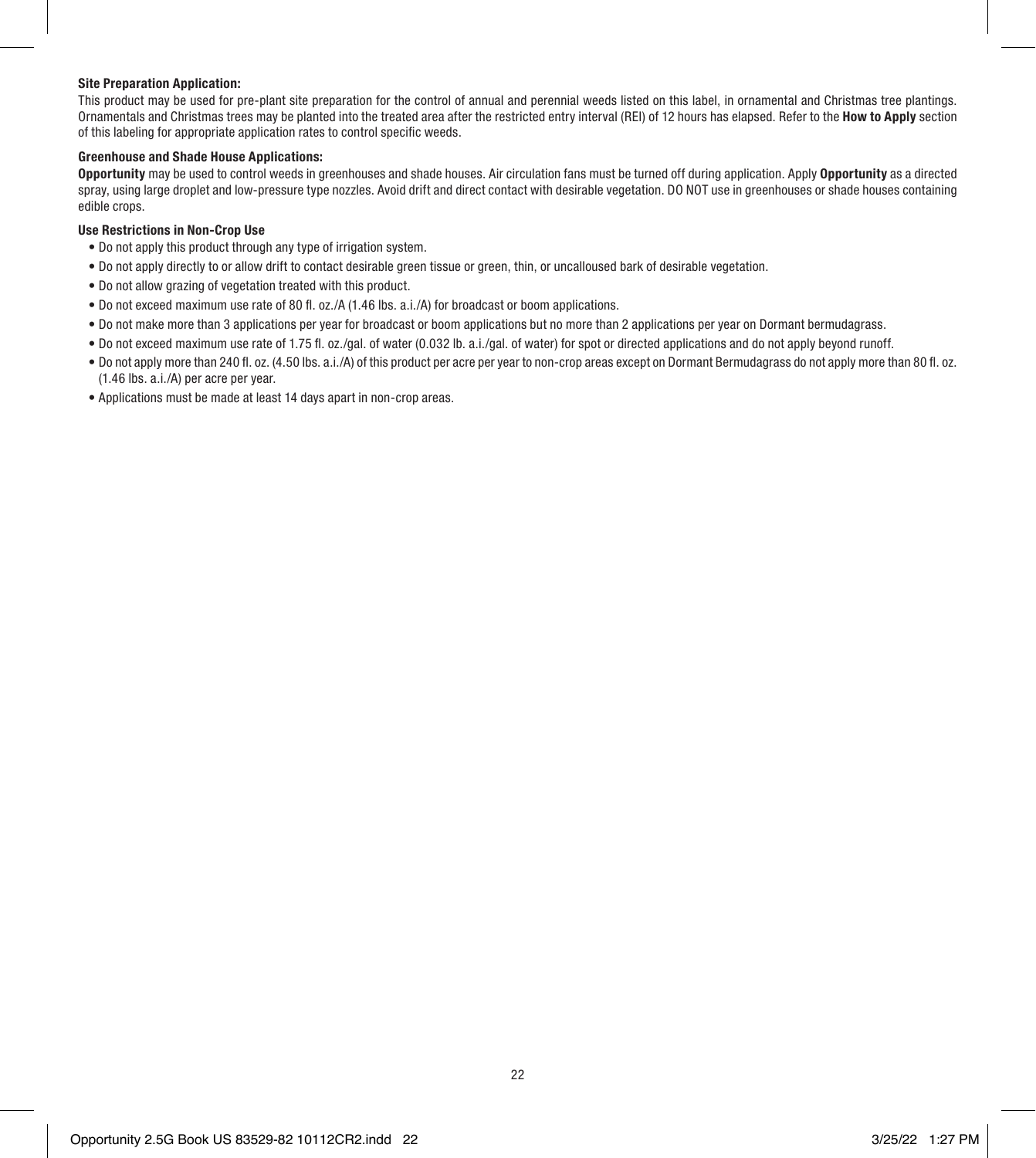# STORAGE AND DISPOSAL

Do not contaminate water, food or feed by storage or disposal.

PESTICIDE STORAGE: Do not use or store near heat or open flame. Keep the container tightly closed and dry in a cool, well ventilated place. Storage temperature must not exceed 125°F. Protect against direct sunlight.

PESTICIDE DISPOSAL: Wastes resulting from the use of this product may be disposed of on site or at an approved waste disposal facility.

CONTAINER HANDLING Less Than 5 Gallons: Nonrefillable container. Do not reuse or refill this container. Offer for recycling if available. Triple rinse container (or equivalent) promptly after emptying. Triple rinse as follows: Empty the remaining contents into application equipment or mix tank. Drain for 10 seconds after the flow begins to drip. Fill the container 1/4 full with water and recap. Shake for 10 seconds. Pour rinsate into application equipment or mix tank or store rinsate for later use and disposal. Drain for 10 seconds after the flow begins to drip. Repeat this procedure two more times. Then offer for recycling if available or puncture and dispose of in a sanitary landfill, or by incineration or, if allowed by State and local authorities, by burning. If burned, stay out of smoke.

CONTAINER HANDLING Greater Than 5 Gallons: Nonrefillable container. Do not reuse or refill this container. Offer for recycling, if available. Triple rinse container (or equivalent) promptly after emptying. Triple rinse as follows: Empty the remaining contents into application equipment or a mix tank. Fill the container 1/4 full with water. Replace and tighten closures. Tip container on its side and roll it back and forth, ensuring at least one complete revolution, for 30 seconds. Stand the container on its end and tip it back and forth several times. Turn the container over onto its other end and tip it back and forth several times. Empty the rinsate into application equipment or a mix tank or store rinsate for later use or disposal. Repeat this procedure two more times. Then offer for recycling if available or reconditioning if appropriate or puncture and dispose of in a sanitary landfill or by incineration.

CONTAINER HANDLING For Bulk and Mini-Bulk Containers: Refillable container. Refill this container with pesticide only. Do not use this container for any other purpose. Cleaning the container before final disposal is the responsibility of the person disposing of the container. Cleaning before refilling is the responsibility of the person refilling. To clean container before final disposal, empty the remaining contents from this container into application equipment or mix tank. Fill the container about 10 percent full with water. Agitate vigorously or recirculate water with the pump for 2 minutes. Pour or pump rinsate into application equipment or rinsate collection system. Repeat this rinsing procedure two more times. Then offer for recycling if available or puncture and dispose of in a sanitary landfill, or by incineration, or by other procedures allowed by State and local authorities.

SEED DISPOSAL: To dispose of out of date or otherwise unmarketable seed from plants which have been treated with this product, broadcast and lightly incorporate seed into field soils using disc or other suitable implement. Any resulting crop may be destroyed by chemical or mechanical means. Alternatively, seed may be destroyed by deep burial, incineration or landfill disposal.

### CONTAINER IS NOT SAFE FOR FOOD, FEED, OR DRINKING WATER!

### CONDITIONS OF SALE AND LIMITATION OF WARRANTY AND LIABILITY

NOTICE: Read the entire Directions for Use and Conditions of Sale and Limitation of Warranty and Liability before buying or using this product. If the terms are not acceptable, return the product at once, unopened, and the purchase price will be refunded.

The Directions for Use of this product must be followed carefully. It is impossible to eliminate all risks inherently associated with the use of this product. Ineffectiveness or other unintended consequences may result because of such factors as manner of use or application, weather, presence of other materials or other influencing factors in the use of the product, which are beyond the control of Sharda USA LLC or Seller. To the extent consistent with applicable law, all such risks shall be assumed by Buyer and User, and Buyer and User agree to hold Sharda USA LLC and Seller harmless for any claims relating to such factors.

Sharda USA LLC warrants that this product conforms to the chemical description on the label and is reasonably fit for the purposes stated in the Directions for Use, subject to the inherent risks referred to above, when used in accordance with directions under normal use conditions. This warranty does not extend to the use of this product contrary to label instructions, or under conditions not reasonably foreseeable to or beyond the control of Seller or Sharda USA LLC and Buyer and User assume the risk of any such use. To the extent consistent with applicable law, Sharda USA LLC, MAKES NO WARRANTIES OF MERCHANTABILITY OR OF FITNESS FOR A PARTICULAR PUR-POSE NOR ANY OTHER EXPRESS OR IMPLIED WARRANTY EXCEPT AS STATED ABOVE.

To the extent consistent with applicable law, neither Sharda USA LLC nor Seller shall be liable for any incidental, consequential or special damages resulting from the use or handling of this product. TO THE EXTENT CONSISTENT WITH APPLICABLE LAW, THE EXCLUSIVE REMEDY OF THE USER OR BUYER, AND THE EXCLUSIVE LIABIL-ITY OF SHARDA USA LLC AND SELLER FOR ANY AND ALL CLAIMS, LOSSES, INJURIES OR DAMAGES (INCLUDING CLAIMS BASED ON BREACH OF WARRANTY, CONTRACT, NEGLIGENCE, TORT, STRICT LIABILITY OR OTHERWISE) RESULTING FROM THE USE OR HANDLING OF THIS PRODUCT, SHALL BE THE RETURN OF THE PURCHASE PRICE OF THE PRODUCT OR, AT THE ELECTION OF SHARDA USA LLC OR SELLER, THE REPLACEMENT OF THE PRODUCT.

Sharda USA LLC and Seller offer this product, and Buyer and User accept it, subject to the foregoing Conditions of Sale and Limitation of Warranty and Liability, which may not be modified except by written agreement signed by a duly authorized representative of Sharda USA LLC.

All trademarks are the property of their respective owners.